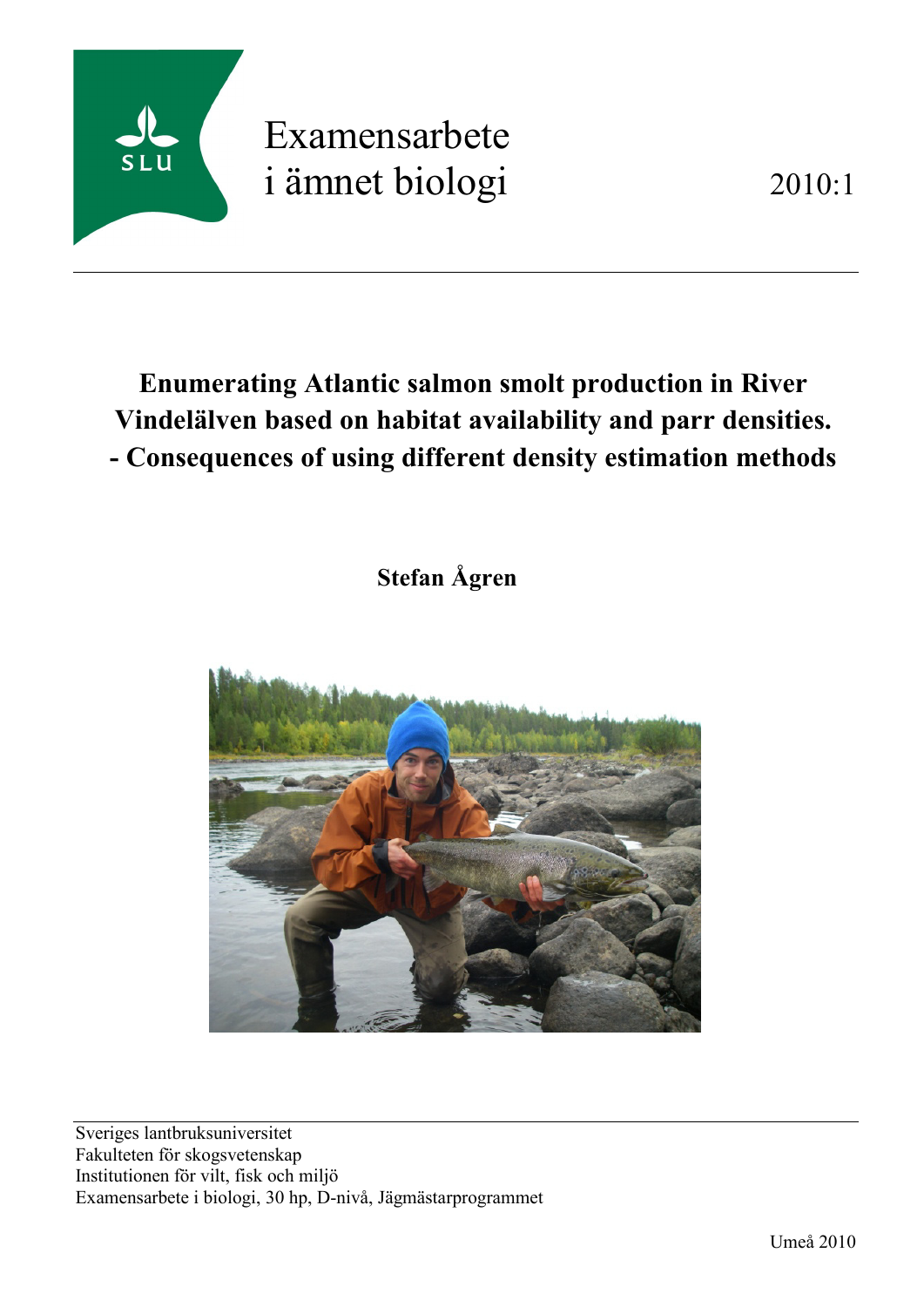

# Examensarbete i ämnet biologi 2010:1

# **Enumerating Atlantic salmon smolt production in River Vindelälven based on habitat availability and parr densities. - Consequences of using different density estimation methods**

*Smoltproduktionsuppskattning av lax i Vindelälven baserat på habitat tillgänglighet och yngeltätheter. – Konsekvenser av olika täthetsuppskattningar*

 **Stefan Ågren**

Keywords: *Salmo salar* L., Mapping, Juvenile nursery areas, Electrofishing abundance, Flow correlation, Population model

**Handledare: Peter Rivinoja & Daniel Palm 30 hp, D-nivå Examinator: Eva Brännäs Kurskod EX0510**

SLU, Sveriges lantbruksuniversitet Swedish University of Agricultural Sciences Fakulteten för skogsvetenskap Faculty of Forestry Institutionen för vilt, fisk och miljö Dept. of Wildlife, Fish, and Environmental Studies

Umeå 2010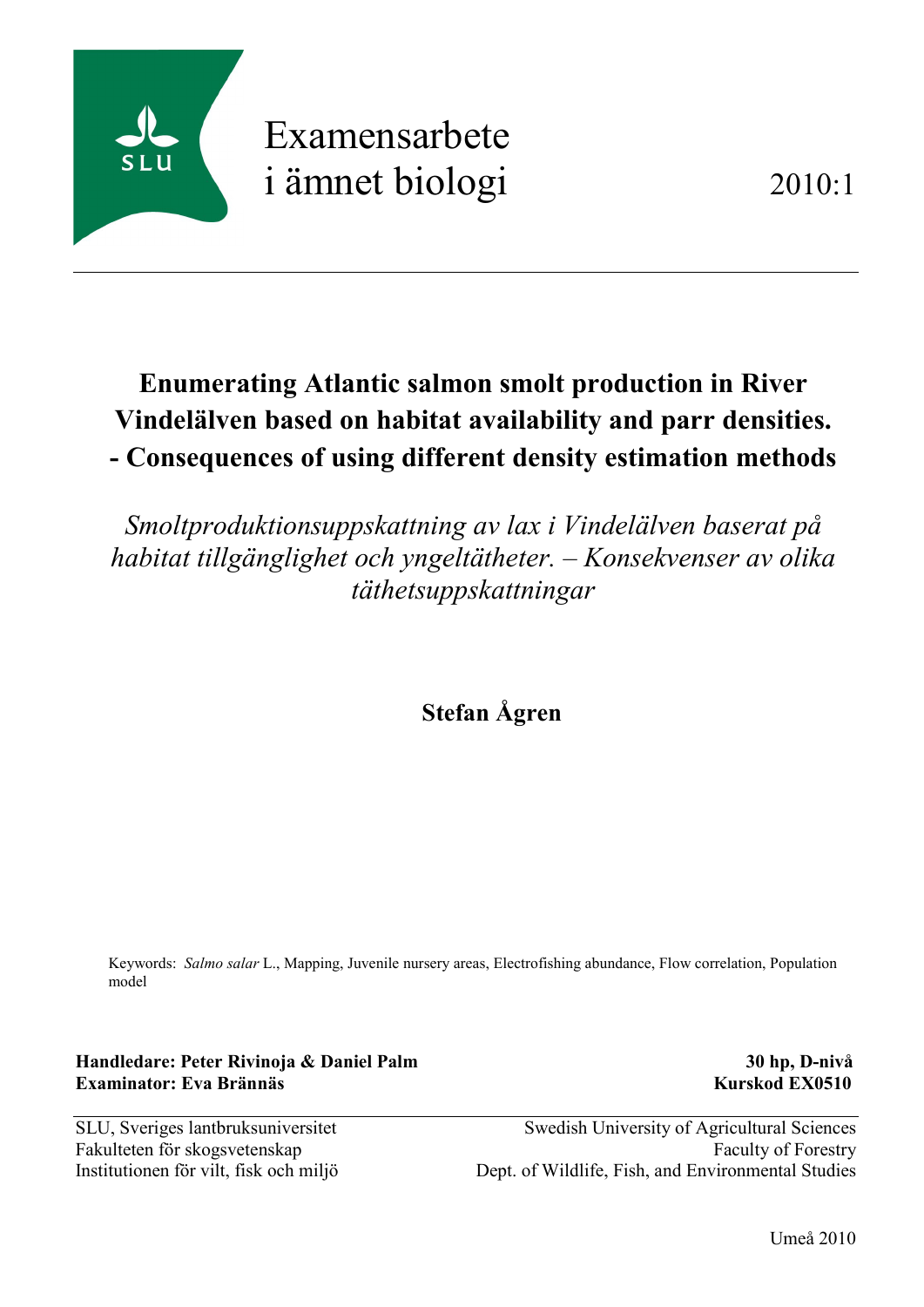# **Abstract**

Habitat mapping was conducted in the main stem of River Vindelälven in the autumn of 2009 along the salmon distribution area. The aim was to estimate the quantity of potential reproduction areas, including spawning and juvenile rearing habitats. The mapping included 61 km of various stream sections along the river length of 269 km. The total area of stream habitats was estimated to 647 ha of which 396 ha (61%) were considered as either *potential* or *optimal* juvenile nursery habitats. The area of these two habitat classes were used to estimate the smolt production in the river by using electro fishing densities of juveniles (0+ per 100 m<sup>2</sup>). Data from the years 2001-2005 was used in four methods to estimate smolt production for the years 2005-2006. *Method 1* was based on average 0+ density multiplied with the area of juvenile habitats. *Method 2* was based on reach specific 0+ densities multiplied with reach specific juvenile areas. *Method 3* was based on reach specific 0+ densities adjusted for flow conditions multiplied with specific juvenile areas and *Method 4* was based on *Method 1* using various hypothetical juvenile densities. All methods estimated the total no of 0+ salmons on the available habitats and these were used in an age structured Leslie matrix model to estimate the smolt production. *Method 1* differed significant from both *Method 2* and *Method 3* however; there was no significant difference between *Method 2* and *Method 3.* The smolt production was estimated to c. 30 000-60 000 where *Method 1* estimated the highest smolt run. By using ArcGIS analyses of field based habitat mapping results (c. 600 ha) *Method 1* estimated c. 91 000-94 000 smolt.

# **Sammanfattning**

En biotopkartering av Vindelälvens huvudsakliga utbredningsområde för lax utfördes under hösten 2009. Syftet var att bestämma kvalitet och arealer på uppväxtområden för juvenila lax. Resultaten visade att Vindelälven har ca 61 km varierande strömsektioner (total längd ca 269 km). Den totala arealen av strömhabitat estimerades till 647 ha av vilka 396 ha gavs antingen *goda, men inte optimala* samt *optimala* uppväxtområden för lax. Dessa två klasser användes för att kunna estimera smoltproduktionen i älven. Elfisketätheter för 0+ lax (0+ per 100 m 2 ) åren 2001-2005 användes i fyra olika metoder för att estimera smoltproduktionen 2005-2006. *Metod 1* baserades på älvens medeltätheter av 0+ multiplicerat med arean av uppväxtområden. *Metod 2* baserades på viktade tätheter av 0+ multiplicerat med platsspecifika arealer av uppväxtområden. *Metod 3* baserades på viktade tätheter av 0+ korrelerat mot flödesvariationer multiplicerat med platsspecifika arealer av uppväxtområden och *Metod 4* baserades på hypotetiska tätheter av 0+ med samma tillvägagångssätt som i *Metod 1.* Samtliga metoder användes för att estimera totala antalet 0+ lax på uppväxtområdena och dessa data användes i en åldersspecifik Leslie matrix modell för att skatta smoltproduktionen. *Metod 1* skiljde sig signifikant mot både *Metod 2* och *Metod 3* men det var ingen signifikant skillnad mellan *Metod 2* och *Metod 3.* Smoltproduktionen estimerades till ca 30.000-60.000 där *Metod 1* skattade flest smolt. Vid skattningar med ArcGIS med grund från fältkarteringen (ca 600 ha) i kombination med *Metod 1* estimerades smoltproduktionen till ca 91 000-94 000 smolt.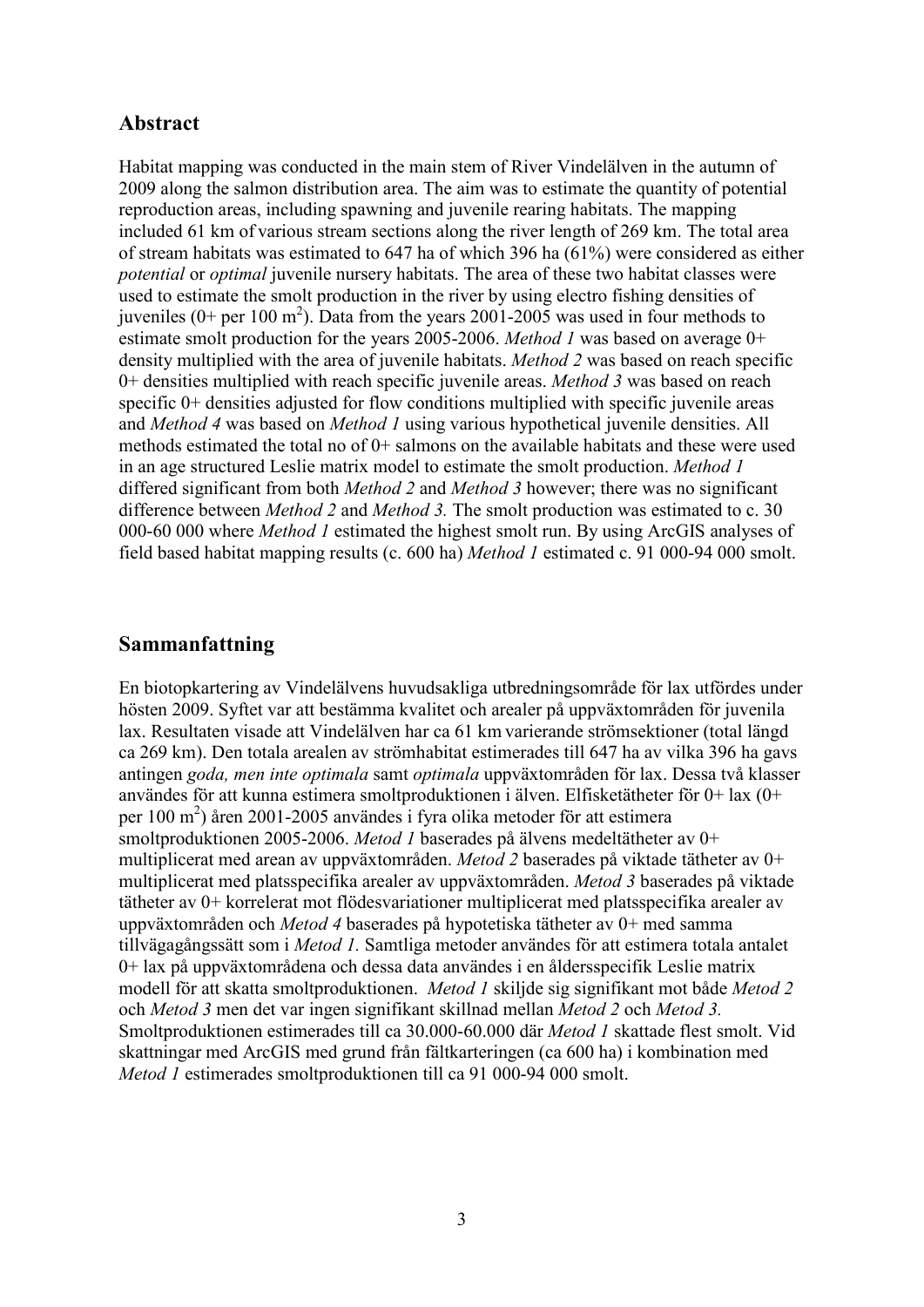# **Introduction**

Generally there is a lack of knowledge about the present and potential production of Atlantic salmon (*Salmo salar* L.) and seatrout (S*almo trutta* L.) in northern European rivers (ICES 2008). Previous assumptions have been based on limited information on the amount of potential production areas at specific rivers causing irregularities and uncertainness between the different methods applied (Molin 2008), which has lead to a considerable variation of the estimated smolt production (ICES 2008). This includes tentative estimations of reproduction areas (including spawning sites and juvenile nursery areas) which together with indecisive density enumeration of juveniles might have caused inaccurate predictions of the smolt production (Molin 2008). At the same time the recent restrictions in offshore fishing has not been incorporated in the smolt production modelling. Nevertheless, if the amount of returning spawners will increase together with habitat availability after river restorations the future populations of anadromous salmonids may possibly be favoured (Lundqvist *et al.* 2008). However, the production is limited by several factors like: size, quality and accessibility of spawning habitats together with water chemistry, flow amount and diseases incidents etc. (e.g. Armstrong *et al.* 2003; ICES 2007; Molin 2008).

In 1997 the International Baltic Sea Fisheries Commission established a management plan for the Baltic salmon populations; the natural producing salmon rivers should produce ≥50% of their potential smolt production by year 2010 (ICES 2007). However, the potential smolt production in Baltic salmon rivers is difficult to estimate due to limitations in the amount of vital information in most of the rivers (ICES 2008). The smolt production also varies among years with varying environmental factors (water flow, temperature, feeding possibilities, etc.) (Heggenes *et al.* 1996; Armstrong *et al.* 2003; ICES 2008; Rivinoja & Carlsson 2008). Nevertheless, assuming that quality and accessibility of spawning grounds are not limiting the production, knowledge about wetted useable area (available production habitats) needs to be studied. The information is gained through various methods of habitat mapping (Bovee *et al.* 1998; Borsányi *el al* 2004; Molin 2008), which in combination with juvenile densities estimations may provide smolt run estimations (Molin*.* 2008).

In Sweden the recruitment of salmon parr is generally annually monitored with electric fishing by County administrations. In River Vindelälven, c. 19 fixed sites are normally monitored annually. These have been sampled since year 1984 by using the Swedish standard electric fishing methods (Degerman & Sers 2001). The calculated juvenile densities at these sites are generally considered to represent comparable stream sections within the river. However, since juvenile salmon tend to utilize various habitats in the main steam (i.e. micro habitats at stream margins) and tributaries (Armstrong *et al.* 2003; Blank *et al.* 2007), all year classes are not fully represented in the samples (Carlstein *et al.* 2005). In contrast to a small stream where the whole width can be sampled, a large river like River Vindelälven is limited to be fished at the shallow areas close to shoreline. This may cause an underrepresentation of older year classes  $(\geq 1+)$ . Nevertheless, 0+ juveniles tend to use the stream margins (Armstrong *et al.* 2003; Blank *et al.* 2007) and are assumed to be fully represented in the electro fishing estimates as long as the efficiency is comparable. Due to the factors mentioned all estimates in this report are estimated from 0+ densities.

To estimate the smolt production within a river there are several methods to use (e.g. Borsányi *et al.* 2004; ICES 2007; Molin 2008; Cowx *et al.* 2009). The most widely smolt production estimate is based on electric fishing densities in addition to available juvenile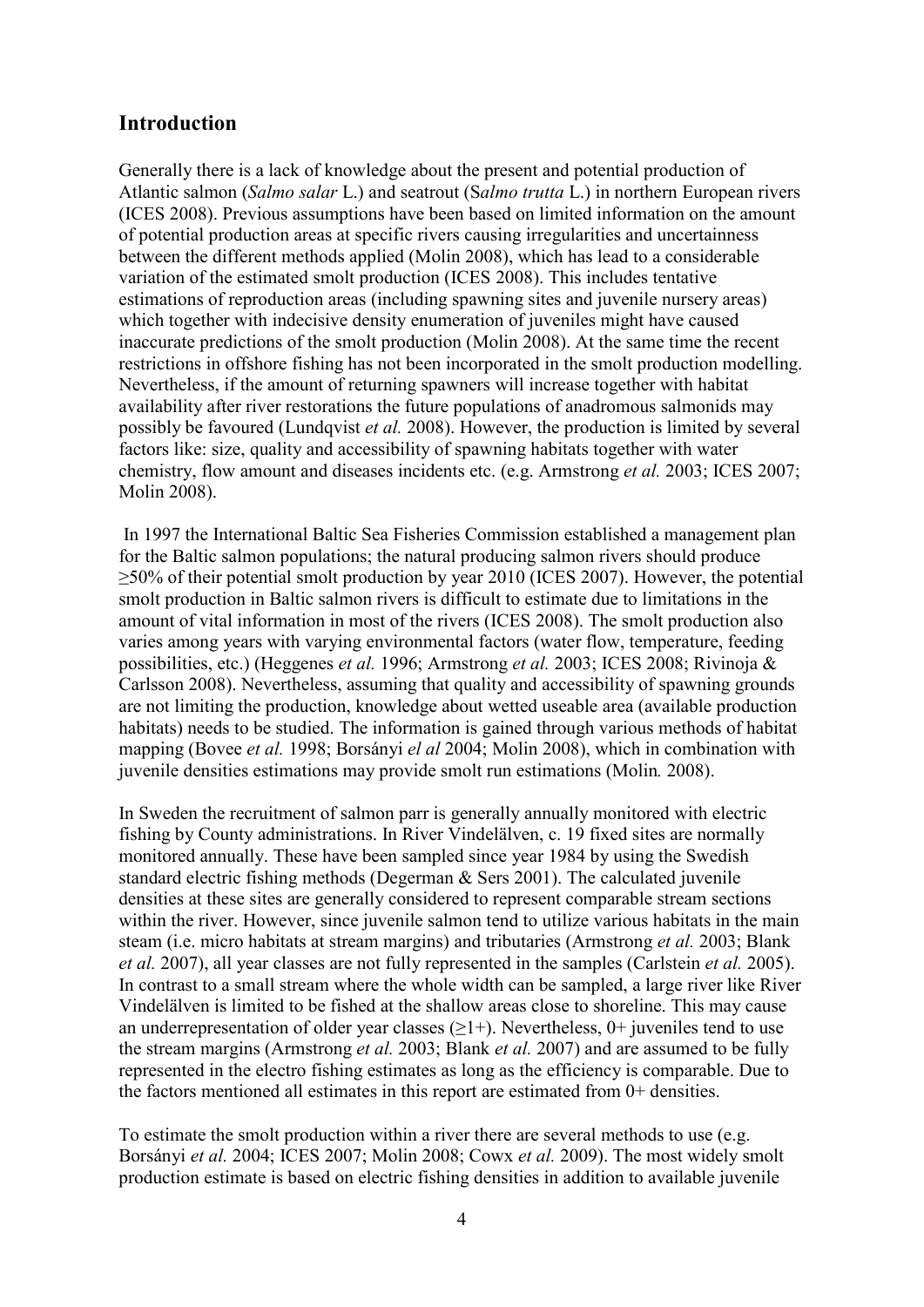areas. Molin (2008) demonstrated a method where the amount of suitable habitats was multiplied with juvenile densities to estimate smolt production, assuming that the average parr density represent all potential juvenile areas. However, juvenile density can vary within river sections (e.g. Armstrong *et al.* 2003; Mäki-Petäys 2004; Carlstein *et al.* 2005; Blank *et al.* 2007; Rivinoja & Carlsson 2008). Consequently a more fine scaled method, based on reach specific densities, would almost certainly give higher accuracy in production potential estimates. In accordance to this, since flow conditions may affect the electro fishing efficiency, density estimations may be imprecise (ICES 2007; Rivinoja & Carlsson 2008). Thus, knowledge of flow conditions during the electro fishing period needs to be carefully considered in smolt estimations in order to not over- or underestimate the juvenile densities. To evaluate the reliability of smolt production estimates based on electro fishing data and to develop consistent methods for the future, scientific comparisons between different methods needs to be accomplished, and if possible be validated with collected field data. This study used a habitat mapping of the total available amount of juvenile habitats, electro fishing densities of 0+ salmon parr (average, reach specific, reach specific adjusted for flow and hypothetical densities) together with an age structured Leslie Matrix model to estimate the smolt production in River Vindelälven. The estimated densities year 2001-2006 was used to predict smolt run for the years 2005 and 2006 when all year classes of juveniles contribute to the smolt production.

The aim with this study was to estimate the production of salmon smolt in River Vindelälven. First, a habitat mapping was conducted to estimate the total available area of potential and optimal juvenile habitats. Secondly, these areas were used in four methods predicting the smolt production based on:

1) whole river 0+ density average

2) reach specific 0+ density

3) reach specific 0+ density adjusted for flow conditions

4) based on hypothetical densities using *Method 1.*

Thirdly, ArcGIS analyses of field based habitat mapping results from Leonardsson (2010 *pers. comm.*) of the potential juvenile nursery areas were applied to *Method 1* and *Method 4* to estimate the smolt production.

## **Material and Methods**

#### **Study area**

The River Vindelälven originates in the Scandinavian mountains and flows in a southeasterly direction for about 400 km where it joins the river Umeälven approximately 42 km upstream from the outlet in the Bothnian Bay at 63°50´N, 20°05´E (Fig. 1). The river follows a snow-dominated flow regime with a typical maximum flow of 1000  $\text{m}^3\text{s}^{-1}$  during snowmelt in June. Average annual discharge is  $180 \text{ m}^3\text{s}^{-1}$  with a minimum winter discharge of 40  $\text{m}^3\text{s}^{-1}$ . Generally the river is covered by ice from November to April. The fish fauna is predominated by Atlantic salmon, brown trout *Salmo trutta* L., northern pike *Esox lucius* L., Eurasian minnow *Phoxinus phoxinus* L., burbot *Lota lota* L., Eurasian perch *Perca fluviatilis* L. and European grayling *Thymallus thymallus* L. Salmon reproduction take place in late October along the lower 250 km of the river (Swedish Electro fishing Register, SERS). The riparian surroundings consist of managed boreal coniferous forest predominated by Scots pine (*Pinus sylvestris* L.) and Norway spruce (*Picea abies* L.).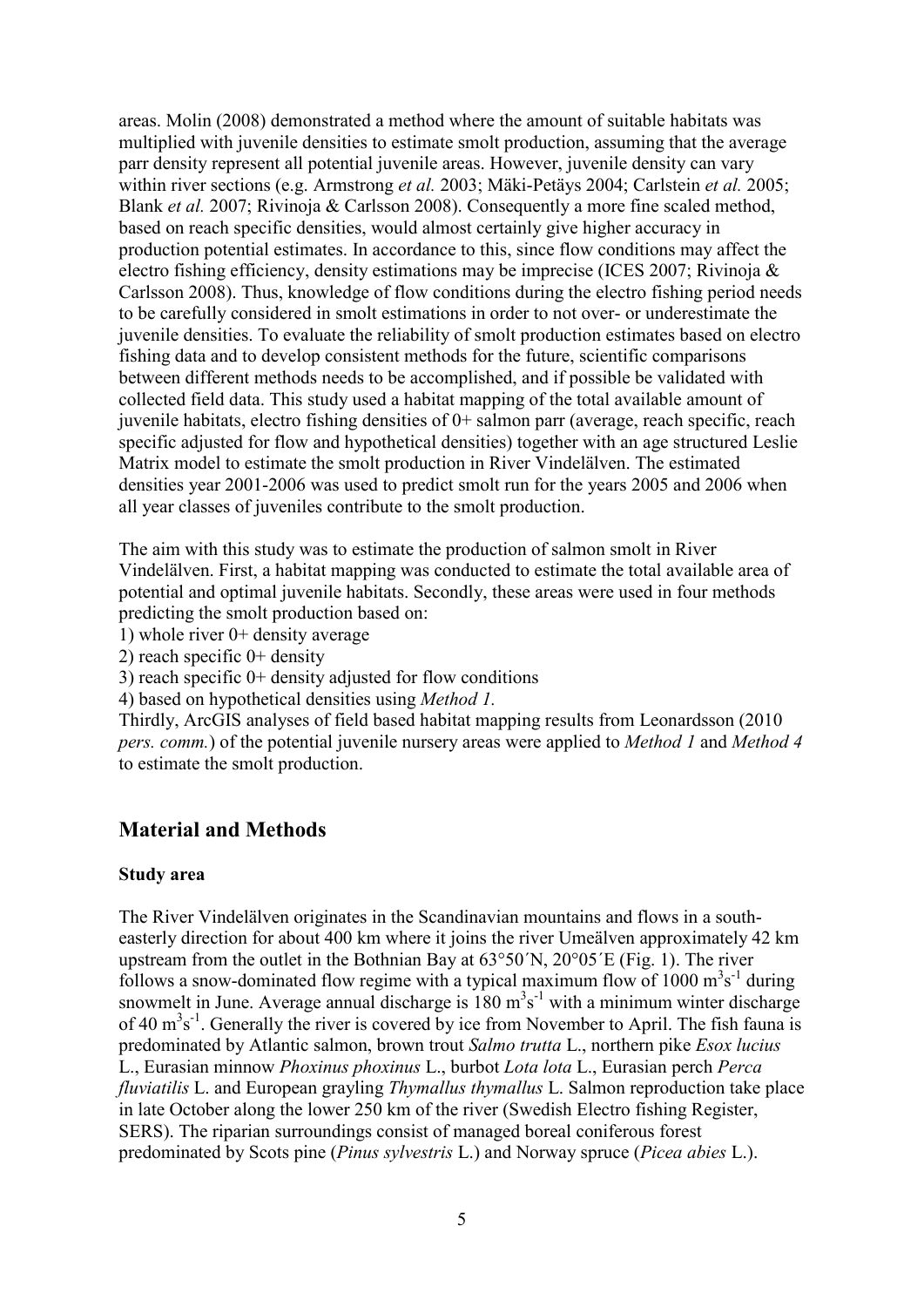River Vindelälven is annually electro fished by the County board of Västerbotten with normally 19 fixed electro fishing sites. The sampling (one removal) is normally conducted in autumn (late August/September) prior to the salmon spawning period and when the water discharge is stable (Rivinoja & Carlsson 2006).



**Figure 1.** *Map showing geographical position of River Vindelälven.*

#### **Area of juvenile habitat**

To estimate the potential and optimal availability of juvenile areas, a habitat mapping was conducted in the main distribution area where salmon are known to reproduce (Östergren 2005). This includes, 269 km of river between rapid Vännforsen (c. 51 km from sea) and rapid Stensundsforsen (c. 320 km from sea), with tributaries excluded. The habitat mapping generally followed the Swedish standard method (Swedish Environmental Protection Agency, Naturvårdsverket 2003) in combination with the Norwegian meso-habitat mapping method (Borsáni *et al.* 2004, details in Wikman-Myrestam 2010 in press). The parameters measured were: 1) Habitat quality for juvenile salmon (0-3) according to Table 1. 2), Stream velocities (Slow flowing  $(< 0.2 \text{ m s}^{-1})$ , deep and slow flowing water), slow riffle (no turbulence, smooth bottom and intermediately deep water), fast riffle (turbulent water) and rapid ( $>0.7$  m s<sup>-1</sup>, highly turbulent water)), 3) Bottom substrates (Fine detritus, rough detritus, clay (<0.02 mm), sand (0.02-2 mm), gravel (2-20 mm), stone (20-200 mm), boulder ( $>200$  mm) and rocks ( $>4000$  mm)) and 4) Width (m) ( $\geq$ 2). All parameters except *habitat quality* and *width* were given in percent (%) of total area since several bottom substrates compositions were visually estimated at the mapping. All mapped sections were given specific lengths using software ArcGis (9.2) respectively. The area could thus be calculated correspondingly for each section using *average width* \* *length*. All sections which was given either potential (2) or optimal (3) as juvenile habitat was grouped to be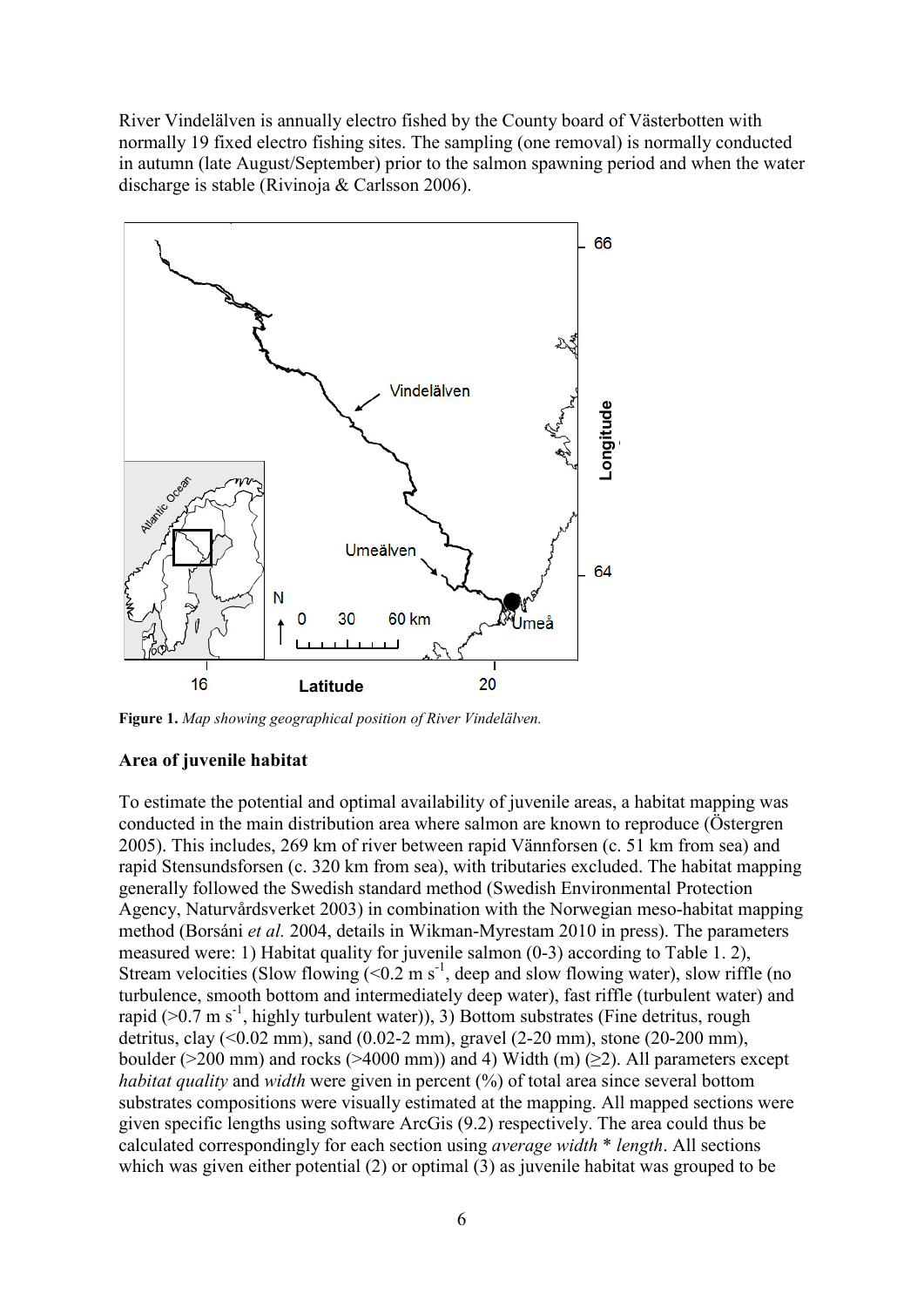able to estimate juvenile salmon densities (assuming a section given suitable can hold as many juveniles as an optimal area), following the method by Molin (2008). See Wikman-Myrestam (2010 in press) for a more detailed description of the habitat mapping method.

**Table 1.** *Classification of habitat suitability for juvenile nursing areas (modified from Molin 2008).*

| <b>Habitat type</b>                  | Class 0      | Class 1                       | Class 2                         | Class 3                                        |
|--------------------------------------|--------------|-------------------------------|---------------------------------|------------------------------------------------|
| <b>Quality of</b><br>nursery habitat | Not suitable | Possible, not<br>satisfactory | Reasonably good,<br>not optimal | Suitable with<br>optimal nursery<br>conditions |

#### **Methods to estimate juvenile density and smolt production**

Smolt production was estimated by using four different methods to calculate  $0+$  density: *Method 1*) based on whole river 0+ density average, 2) reach specific 0+ density, 3) reach specific 0+ density adjusted for flows, and finally 4) hypothetical maximum 0+ densities. The estimated smolt production using *Method 1* requires data on *area of juvenile habitat* and *average 0+ juvenile density*. For estimates by *Method 2* data is also needed on *reach specific 0+ juvenile density*. Smolt production estimations by *Method 3* requires additional data on *electro fishing efficiency in relation to flow conditions*. Finally *Method 4* uses *hypothetical 0+ densities* and area of juvenile habitat. Parameters in italics are further described below. These four methods were used to estimate smolt production based on areal mapping in the field. In addition, *Method 1* and *Method 4* was applied to an estimated area of c. 600 ha potential juvenile areas, using ArcGIS analyses data (Leonardsson 2010 *pers. comm.*) combined with the field based habitat mapping data.

#### **Method 1: Average juvenile density**

Average densities of 0+ juveniles were calculated from available electro fishing data, gained from the County administration of Västerbotten. At each sample site the density of  $0+$  per 100 m<sup>2</sup> was estimated (assuming a catchability of 0.45 in accordance to Degerman & Sers (2001). Thereafter an overall average density was calculated for all the sampled sections together for the years 2001-2006. Finally the average density was multiplied with the total amount of potential and optimal juvenile nursery areas (representing class 2 and 3 in Table 1) in order to calculate the total number of 0+ juveniles at the specific areas.

#### **Method 2: Reach specific density**

Due to unknown densities at potential and optimal river sections (areas not entirely sampled by the electro fishing) a fine scaled method was used to predict the 0+ density. For these reaches a weighted densities was estimated respectively for each section (Equation 1 and Figure 2), assuming that nearby localities show similar densities as the sampled sites, diverging with distance. These values where then multiplied with site specific areas to estimate the total number of 0+ for the years 2001-2006.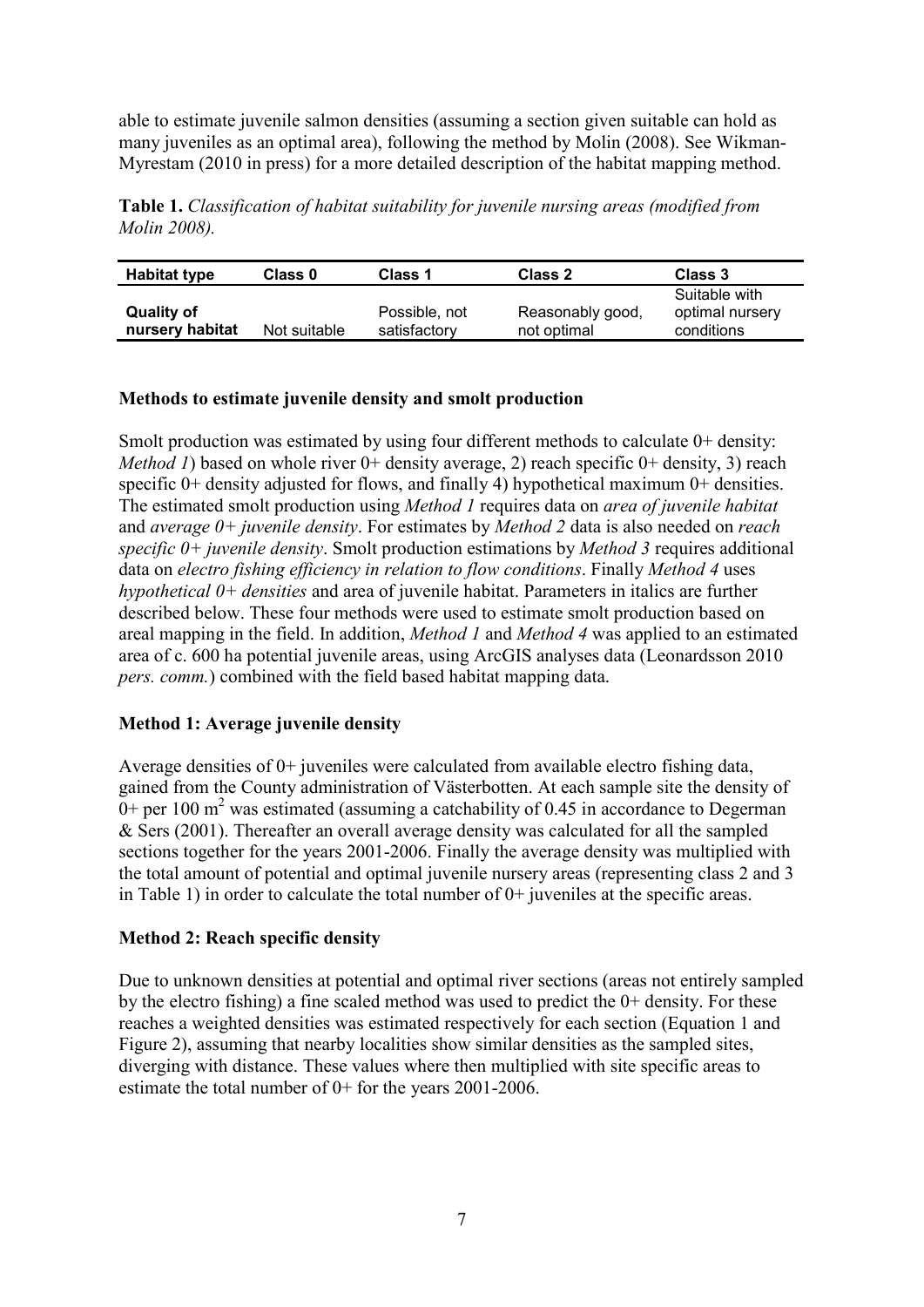(1) 
$$
\overline{N} = \sum_{i=1}^{n} ((N_{ui} / d_{ui}) + (N_{ni} / d_{ni})) / \sum_{i=1}^{n} (1 / (d_{ni} + d_{ui}))
$$

**Formula 1.** Used to estimate densities at unknown sections based on electro fishing densities where:

 $N_u$  = Density of 0+ in electrofishing site upstream unknown section.

 $N_n$  = Density of 0+ in electrofishing site downstream unknown section.

 $d_u$  = Distance from unknown site to electrofishing site upstream.

 $d_n$  = Distance from unknown site to electrofishing site downstream.



**Figure 2.** *Description of how the reach specific densities are calculated with descriptions for each parameter in the formula (formula 1).*

#### **Method 3: Electrofishing data and flow conditions**

To test if river discharge can affect the electrofishing efficiency, and thus the estimated densities, flow data (obtained from the Swedish Metrological and Hydrological Institute, SMHI) was analysed for the electrofishing periods in 1984-2008 (Table 2). Firstly, the average flow for these years was divided by the actual flow at each sampling occasion, generating a *Flow factor*. Secondly, the reach specific density was multiplied with the flow factor (*Reach specific density \* Flow factor*). The flow adjusted densities (average 0+ per 100 m<sup>2</sup>) were then correlated to the mass of spawning females the previous year. This data was then contrasted to juvenile densities not adjusted for flow (data from Rivinoja & Carlsson 2008). Thus it was possible to test if flow amount affected the electrofishing outcome. Finally, the years 2001-2006 was used in the smolt production estimate.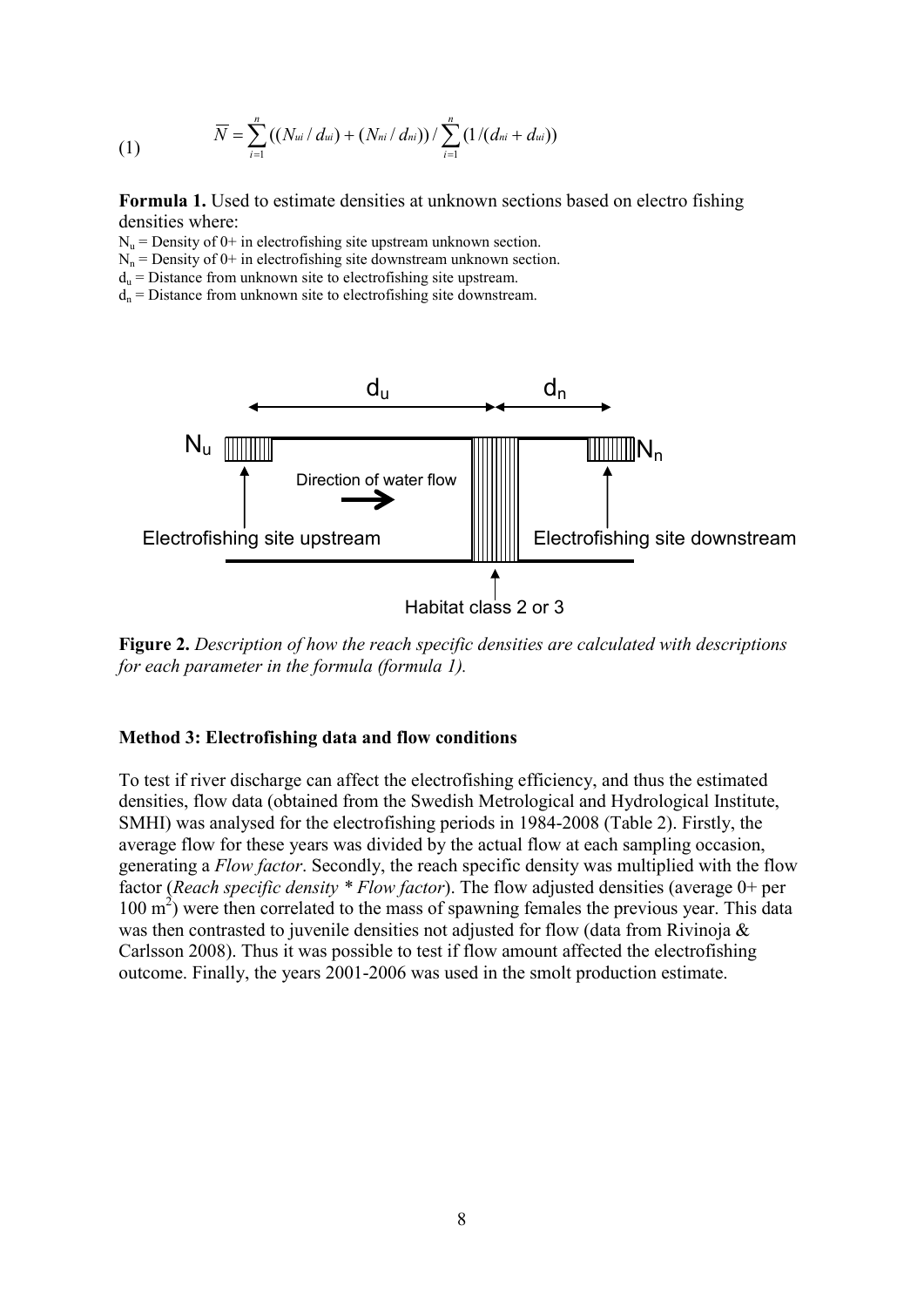| Year | Flow (m3/s) | 0+ density | <b>Kg females</b> |
|------|-------------|------------|-------------------|
| 1986 | 88,7        | 1,13       | 473               |
| 1987 |             |            | 359               |
| 1988 |             |            | 1359              |
| 1989 | 175,2       | 1,57       | 625               |
| 1990 | 195,4       | 0,57       | 2476              |
| 1991 | 158,9       | 2,28       | 1128              |
| 1992 |             |            | 1754              |
| 1993 | 258,6       | 0,29       | 2663              |
| 1994 | 75,7        | 0,51       | 4085              |
| 1995 | 113,3       | 0,39       | 1033              |
| 1996 | 128,3       | 0,30       | 7131              |
| 1997 | 126,8       | 17,23      | 7170              |
| 1998 | 201,2       | 21,59      | 1617              |
| 1999 | 89,7        | 3,29       | 4655              |
| 2000 | 183,8       | 4,53       | 2978              |
| 2001 | 305,5       | 3,54       | 6037              |
| 2002 | 87,5        | 24,02      | 11998             |
| 2003 | 124,0       | 23,69      | 6519              |
| 2004 | 159,0       | 17,69      | 3995              |
| 2005 | 249,6       | 3,69       | 9200              |
| 2006 | 112,3       | 14,21      | 7074              |
| 2007 | 166,5       | 14,84      | 8630              |
| 2008 | 177,3       | 7,26       | 13947             |

**Table 2***. Flow at electrofishing period, the density of 0+ salmon and the mass of female salmon the years 1986-2008.*

#### **Method 4:**

Using *Method 1* and  $0+$  average hypothetical densities of 40, 60, 80 and 100 per 100  $m^2$ , typically observed in Scandinavian rivers the smolt production was estimated. These values were based on data from other Atlantic salmon rivers e.g. Mörrumsån (Southern Sweden; c.  $60-120$  0+ per  $100 \text{ m}^2$ ) (ICES 2007), Altaälven (Northern Norwegian river, 50-80 0+ per 100 m 2 ) and Varzuga (Kola peninsula Russia, c. 80-130 0+ per 100 m 2 ) (Andersson 1998), predicting possible future smolt run in River Vindelälven at a population increase.

#### **Smolt production**

To estimate the total smolt production in river Vindelälven an age structured, Leslie matrix model was used. Probability of various survival parameters (Table 2) was used following Ferguson *et al.* (2008) and Lundqvist *et al.* (2008). Firstly, the estimated number of 0+ (Js) from the four methods was used. Secondly, the numbers of 0+ was multiplied with river survivals for each age class respectively. Third, the propensity of smoltification at specific ages was multiplied to estimate the smolt production. The four estimated densities the years 2001-2006 were used to estimate the smolt production the years 2005 and 2006 (Table 3).

The three methods to estimate smolt production from the field mapping: 1) whole river  $0+$ density average 2) reach specific  $0+$  density 3) reach specific  $0+$  density adjusted for flow conditions was compared using General Linear Modelling combined with Tukey's post hoc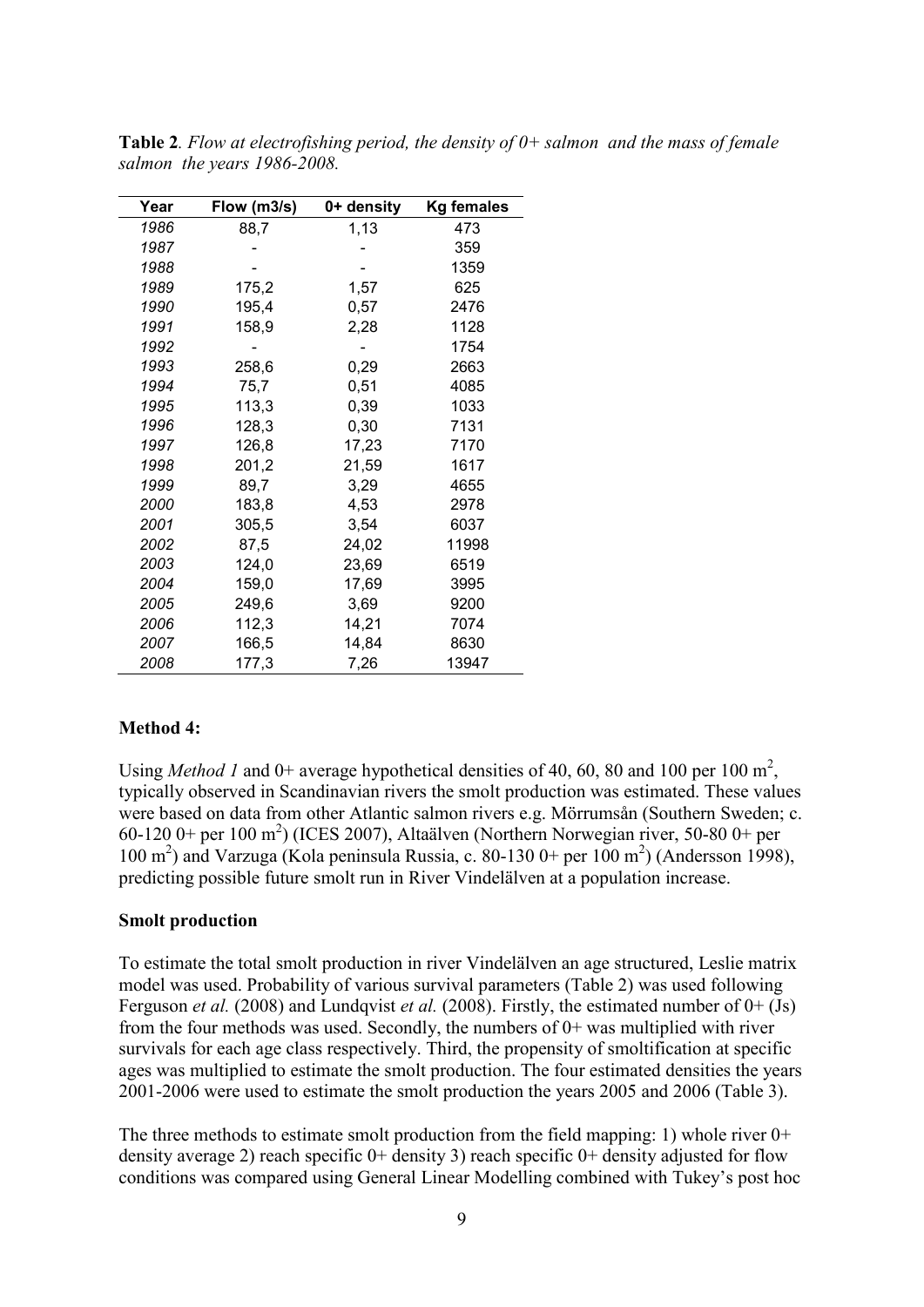test. The test was conducted on the period 2003-2010. All statistical calculations were conducted using Minitab 15, Minitab Inc. State College, Pennsylvania, U.S.A. Finally, ArcGIS data from data Leonardsson (2010 *pers. comm.* 2010) was used to estimate the smolt production using *Method 1* and *Method 4*.

| <b>Description</b>           | <b>Parameter</b> | Probability of survival |
|------------------------------|------------------|-------------------------|
| Number of 0+ salmon parr     | Js               |                         |
| River survival (0-1 year)    | S1               | 0.4                     |
| River survival (1-2 years)   | S <sub>2</sub>   | 0.4                     |
| Propensity to smolt at age 2 | Sm2              | 0,286                   |
| River survival (2-3 years)   | S3               | 0.6                     |
| Propensity to smolt at age 3 | Sm3              | 0,6                     |
| River survival (3-4 years)   | S4               | 0,6                     |
| Propensity to smolt at age 4 | Sm4              |                         |

**Table 3.** *Life cycle matrix model input parameters from Lundqvist et al. (2008).*

# **Results**

### **Area of juvenile habitat**

The mapped stretch in River Vindelälven had a total length of c. 269 km where c. 61 km consisted of rapids, runs and glides and was considered to hold juvenile salmon habitat. The other parts of the river, e.g. slow flowing sections and lakes, were considered as non suitable juvenile habitats based on general salmon preferences (e.g. Mäki-Petäys *et al.*  2004) which were assumed not to contribute to smolt production in the main steam of the river. The habitat mapping resulted in 163 unique stream sections of various area and suitability. The total area of stream habitats was estimated to c. 647 ha of which c. 396 ha was classified as potential (2) or optimal (3) for juvenile rearing. During the whole sampling period River Vindelälven had low and stable discharge (SMHI 2008) which thus contributed to a consequent mapping of the parameters which otherwise could have biased the results.

#### **Method 1. Average juvenile density**

The whole river 0+ density average varied considerably. Between year 1986 and 2008 the densities varied between c. 3-24 of age  $0+$  per 100 m<sup>2</sup> (Table 2). However, the years 2001-2006 was used in the estimates and the total number of 0+ on the suitable and optimal habitats from field mapping varied between c. 140 000-950 000 individuals (Table 4). This resulted in an estimated smolt production of c. 60 000-62 000 individuals (Figure 5) the years 2005 and 2006. Using ArcGIS data of potential and optimal nursery areas the smolt production varied from 91 000-94 000 individuals year 2005 and 2006.

## **Method 2. Reach specific density**

The estimated total numbers of  $0+$  on the suitable and optimal habitats based on reach specific densities were estimated to c. 120 000 – 725 000 individuals for the years 2001-2006 (Table 4). This resulted in a total smolt production of c. 44 000-46 000 individuals (Figure 5) the years 2005 and 2006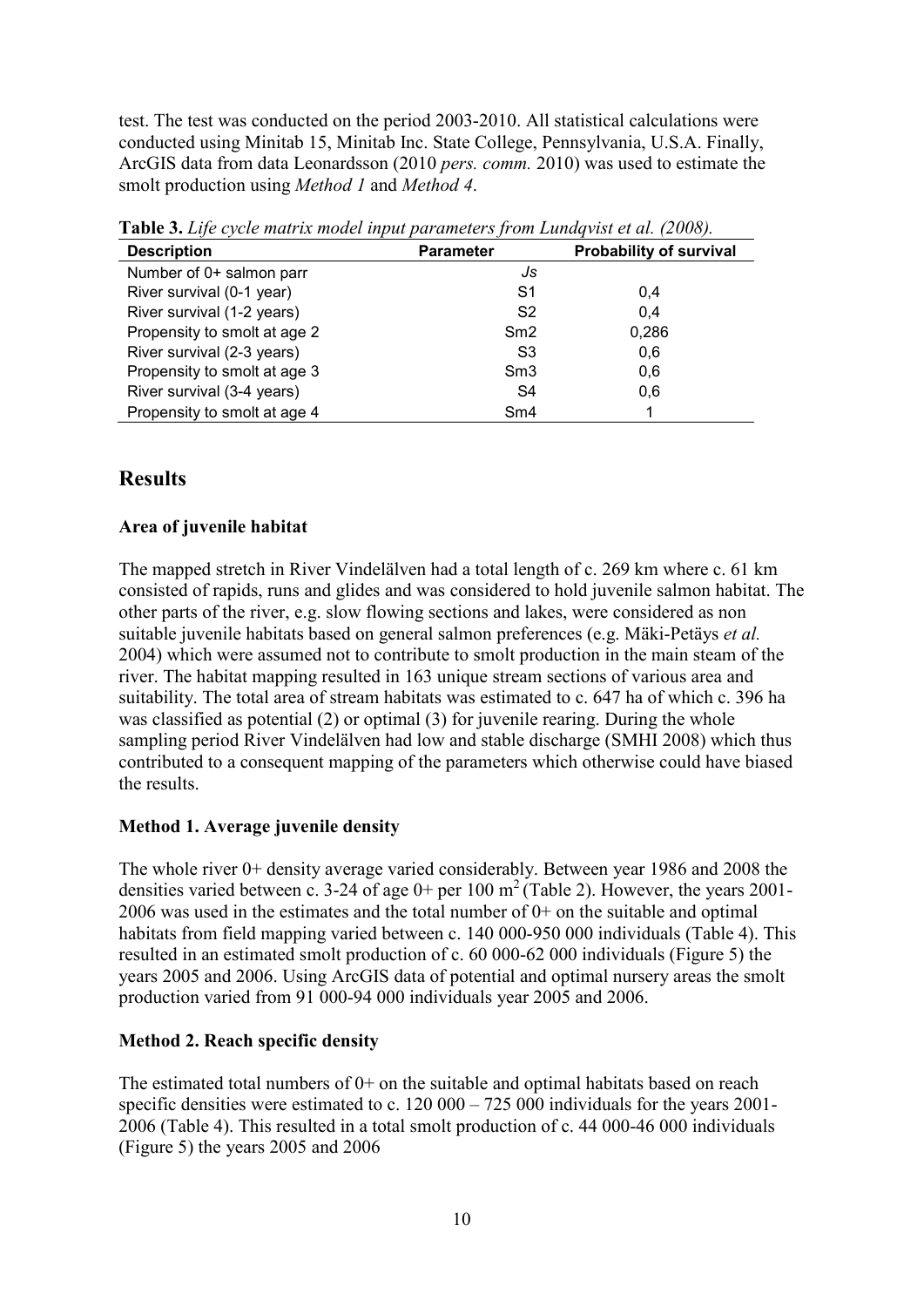#### **Method 3. Reach specific densities adjusted for flow conditions**

The estimated total numbers of  $0+$  on the suitable habitats based on reach specific densities adjusted for flow conditions were estimated to c. 212 000-608 000 individuals for the years 2001-2006 (Table 4). This resulted in a total smolt production of c. 33 000-41 000 individuals (Figure 5) the years 2005 and 2006.

A large flow variation was noted between years at the electrofishing occasions (typically during August). The average flow was estimated to c.  $160 \text{ m}^3\text{s}^{-1}$  with a variation from c. 75  $\text{m}^3\text{s}^{-1}$  (year 1994) to c. 300  $\text{m}^3\text{s}^{-1}$  (year 2001) (Figure 3). Adjusting electrofishing data with respect to flow conditions had a substantial influence on estimated total number of 0+ salmon (Figure 4). Consequently the relationship between 0+ density and mass of healthy females improved from  $R^2$ =0.56 to  $R^2$ =0.68 (Figure 4) when adjusting for flows. Indicating that the calculated juvenile densities were lower at high flows.



**Figure 4.** *Density of 0+ salmon the years 1986-2008 in relation to mass of healthy females (M74 is subtracted) the prior year. The squares represent the density observed from electrofishing (Dotted line;*  $R^2$ *=0.56) (Rivinoja & Carlsson 2008) and the circles represent the density adjusted for flow conditions (Solid line;*  $R^2$ *=0.68).* 

#### **Method 4. Hypothetical densities**

The estimated smolt production using an average of 40 0+ per 100  $m^2$  estimated c. 117.000 smolt. Average of 60 0+ per 100  $m^2$  estimated c. 175.000 smolt. Average of 80 0+ per 100  $m<sup>2</sup>$  estimated c. 234.000 smolt and average of 100 0+ per 100  $m<sup>2</sup>$  estimated c. 292.000 smolt. All estimates were based on *Method 1* (average density \* area of suitable habitats mapped in field). Based on ArcGIS data of potential and optimal nursery areas the smolt production varied from c. 177 000, 265 000, 443 000 and 446 000 individuals, respectively.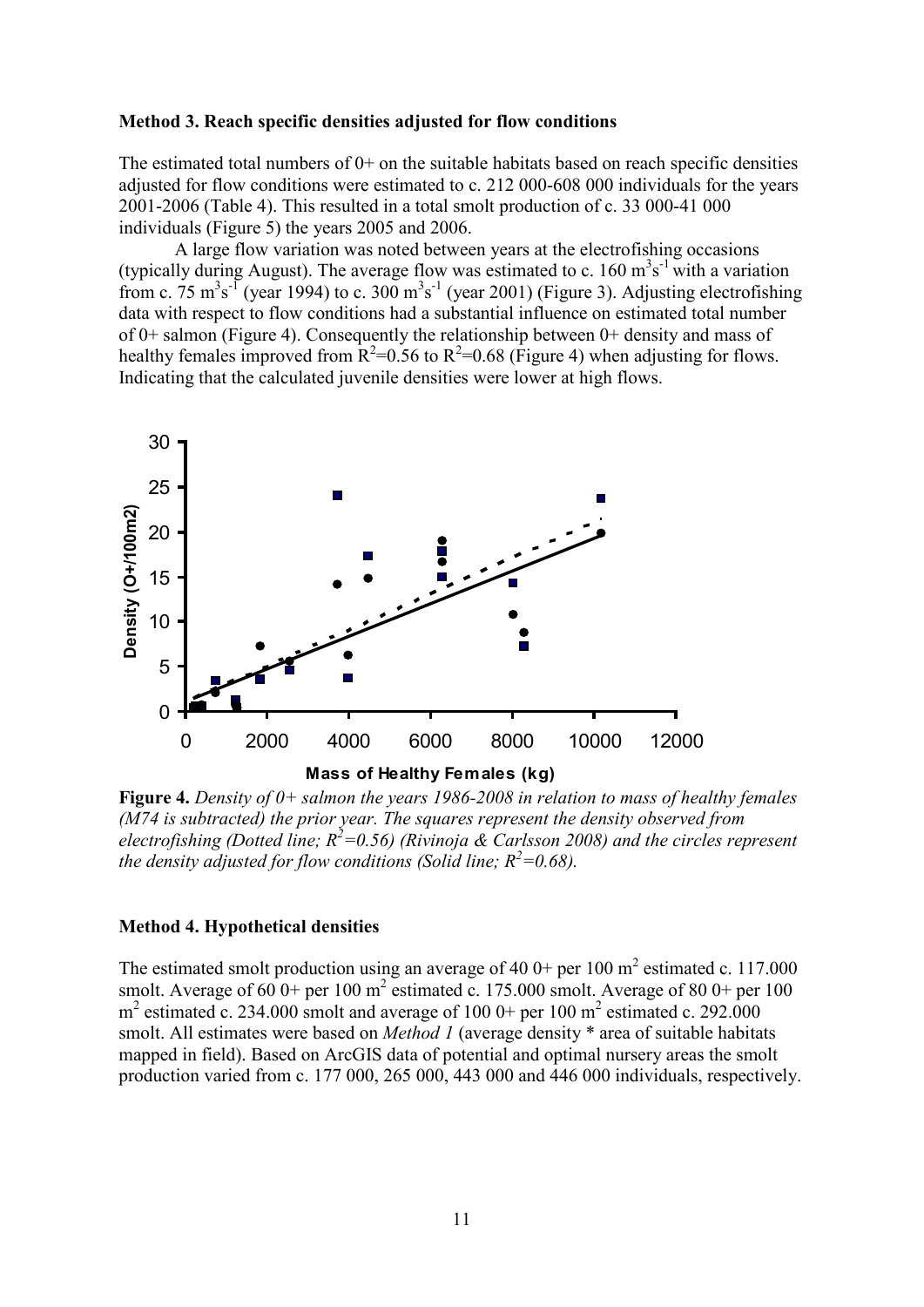

**Figure 5***. Estimated total salmon smolt production. 1) Estimates based on whole river 0+ density average (filled bar), 2) Estimates based on reach specific 0+ density (downward diagonal filled bar), 3) Estimates based on reach specific 0+ density adjusted for flow conditions (vertical filled bar).* 

#### **Differences between methods**

General Linear Model revealed significant (F=8.75, DF=2, P=0.003) difference between estimated smolt run for the various methods. *Method 1* estimated higher smolt production than both *Method 2* (P=0.021) and *Method 3* (P=0.004) (Tukey's post hoc test). The predicted smolt production by *Method 3* was on average about 79% of the one derived by *Method 1*. The above differences resulted from variations in both juvenile densities and area estimations for the three methods. Systematically *Method 1* estimated higher juvenile amount than *Method 2*, ranging from c. 15-40% higher amounts between the years (Table 4). Comparing *Method 1* to *Method 3*, indicated values ranging from c. 60-220% for the years, consequently *Method 1* predicted both lower and higher juvenile amounts than *Method 3.* No significant differences between *Method 2* and *Method 3* was found (P=0.633) in smolt production.

|      |                 | $\cdot$ $\cdot$ |                 |
|------|-----------------|-----------------|-----------------|
| Year | <b>Method</b> 1 | <b>Method 2</b> | <b>Method 3</b> |
| 2001 | 140084          | 119684          | 245441          |
| 2002 | 950516          | 724547          | 425818          |
| 2003 | 937458          | 647381          | 538935          |
| 2004 | 700026          | 569560          | 608086          |
| 2005 | 146027          | 126262          | 211518          |
| 2006 | 562167          | 399388          | 300977          |

**Table 4.** *Total estimated numbers of 0+ salmon parr in River Vindelälven the years 2001- 2006. Estimations based on electrofishing densities and the total area of suitable habitats.*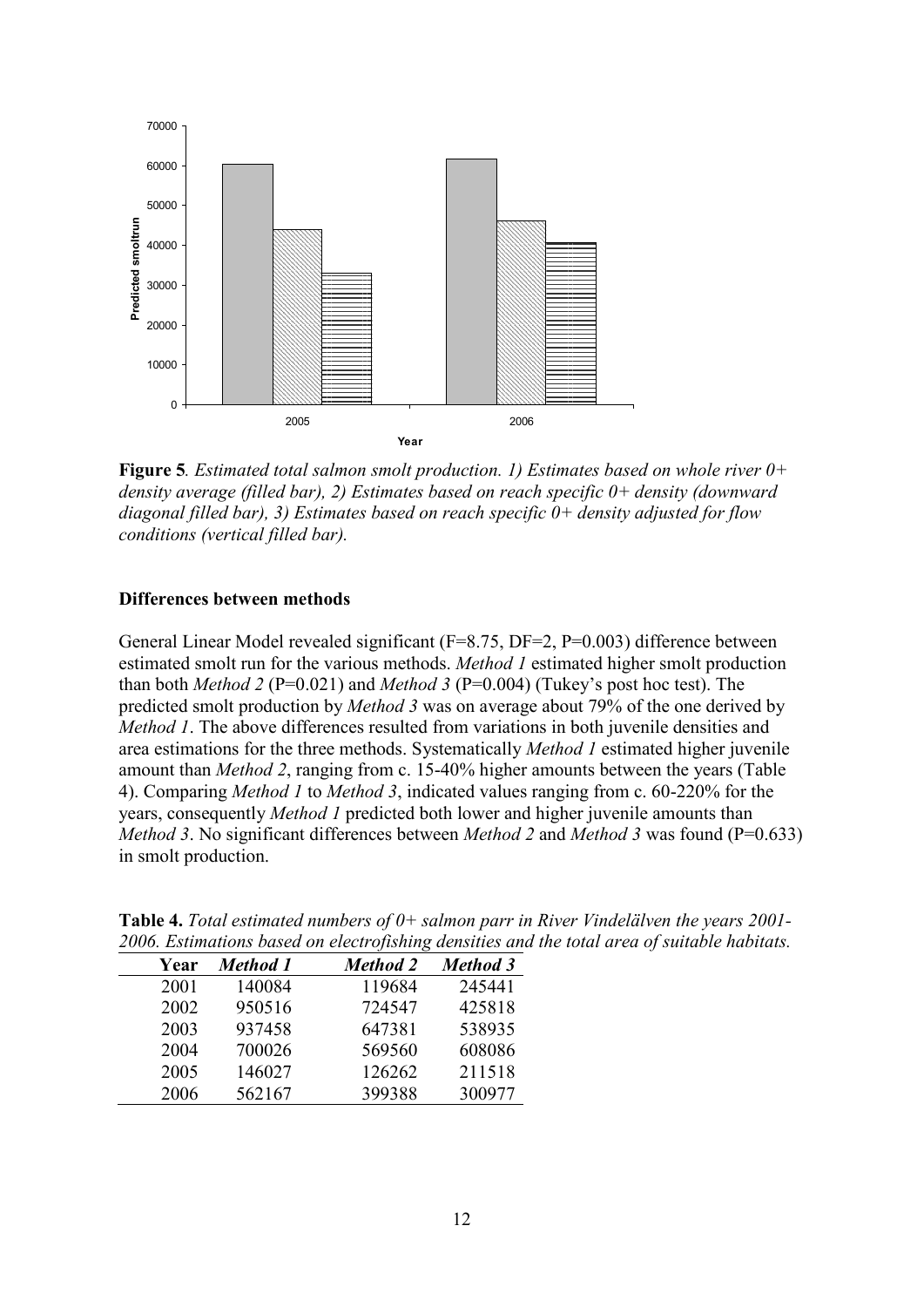# **Discussion**

#### **Smolt production**

All the smolt production estimates in this report are comparable to previously reported (e.g. Rappe *et al.* 1999). ICES (2007) estimated the smolt production year 2005 to c. 35 000 (11 000-354 000) and year 2006 to c. 45 000 (14 000-426 000). However, previous assumptions about the amount of potential nursery habitats have been rather rough, i.e. based on expert knowledge by ICES (2007). A similar field mapping in addition to a rough map analysis by Perä (2006) resulted in an area of c. 1093 ha. However previous methods did not use detailed field based mapping as in this report. Consequently the previous methods may have overestimated the smolt production in the river by using an overestimated amount of potential nursery habitats. The amount of potential and optimal nursery areas in this report was c. 68% smaller than demonstrated by ICES (2007), 396 ha versus 1246 ha. Nevertheless, adding up the total available stream habitats (c. 647 ha) the area was still c. 48% smaller than ICES (2007). However, both Perä (2006) and ICES (2007) included the big tributary Laisälven in their estimates and may thus be the main reason for the area differences. A recent ArcGIS analysis by Leonardsson (2010 pers. comm.) indicates similar area estimations as Perä (2006) and ICES (2007) at the same river stretch when using the mapping data from this report. Yet, if tributary Laisälven was excluded from the analysis the total area was on average c. 35% larger than indicated in this report, which concludes that the total wetted area is overestimated when performing map analyses in e.g. software ArcGIS (Leonardsson 2010 *pers. comm.*). Nevertheless, using ArcGIS data on the potential juvenile nursery areas the smolt production was estimated to c. 91 000-94 000 individuals which still harmonizes relatively well to previous reported by e.g. Rappe *et al.* (1999) and ICES (2007) however, probably an overestimation compared to this report as previously discussed. As flow affects the habitat availability for fish, the relatively low flow during the period of mapping in this study may have affected the estimated suitable areas to become low. Flow amount is generally limiting available habitats in many rivers (Harby *et al.* 2007). The production area in River Vindelälven may be even smaller during years of low precipitation (min flow estimated to c. 40  $m^3s^{-1}$ )

Studies and electrofishing surveys have shown relatively high densities in several tributaries to the river (Andreasson *et al.* 2005). This indicates that tributaries should be taken into account when estimating the total smolt production within a river catchment. At present there is no indication of salmon spawning in the smaller tributaries, however juveniles may use these sites as nursery areas. This does not only mean that the potential nursery areas increases but may also cause lower densities in the main steam if juveniles migrate into tributaries.

The production estimate in this report of c. 75-150 smolt/ha (*Method 1-3*) are similar to the estimates from River Sävarån of c. 75 smolt per ha (Molin 2008). Previous estimates by ICES (Karlsson & Karlström 1999) indicates a production in River Vindelälven of c. 200 smolt per ha. Consequently the estimated smolt production per ha harmonizes relatively well with these formerly reported numbers.

As indicated in the results the estimated production of salmon smolt ranges from c. 30 000 – 60 000 yearly based on the observed electrofishing densities (years 2001-2005) depending on which method used. These estimations may be lower than the actual production, caused by underestimation of the juvenile densities gained from the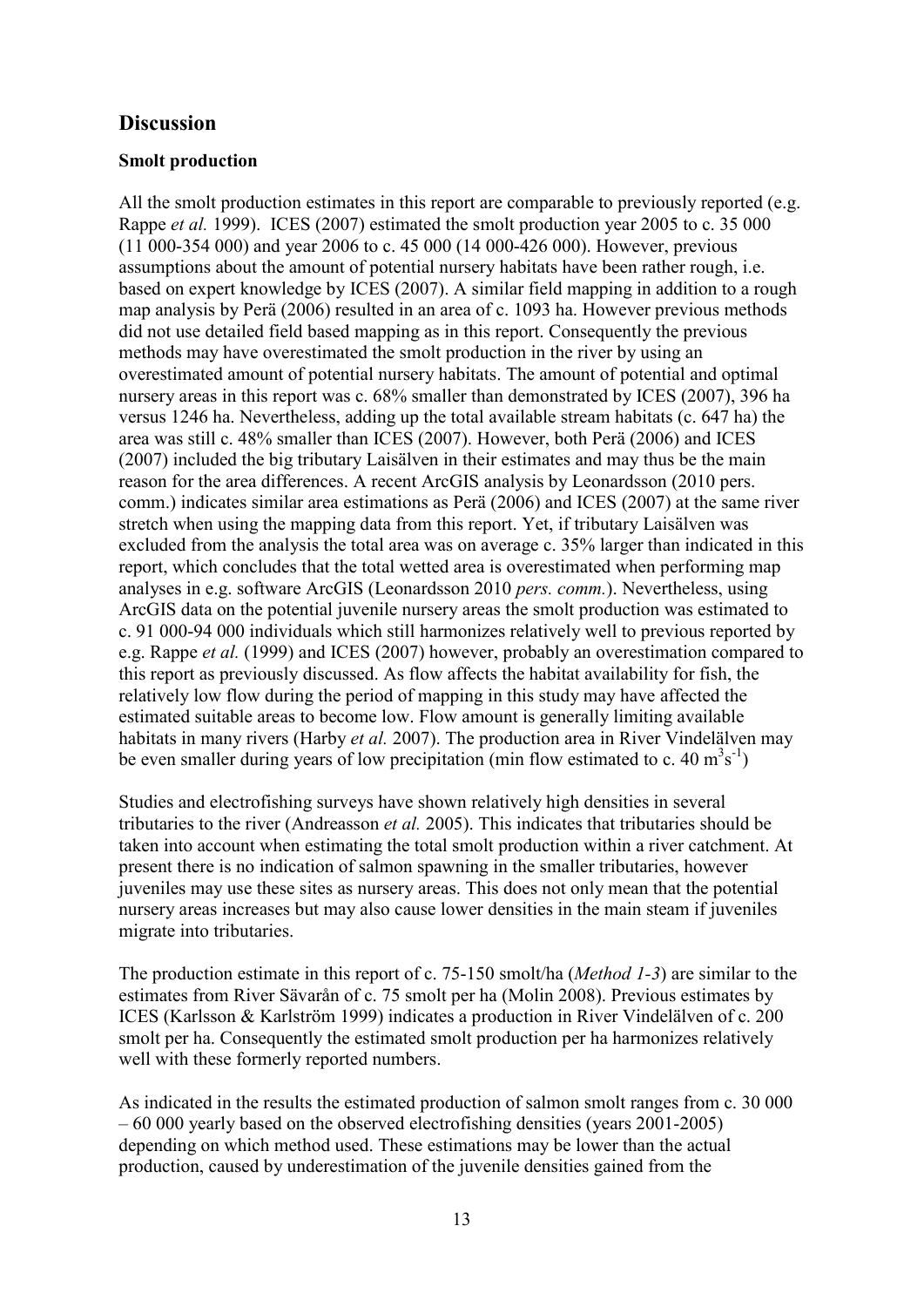electrofishing and because that there may be more suitable stream habitats (nursery areas) than found at the mapping of the river. As example Degraaf & Bain (1986) found that slow flowing areas and riffles had comparable densities of salmon juveniles, indicating that several factors may affect fish preferences. This concludes that other sections than the mapped ones may be inhabited by juveniles, which indicates that River Vindelälven may have even larger areas of suitable quality for juveniles. Thus the juvenile monitoring should be expanded from present riffle areas to gain better information of habitat preferences in various river sections.

Even if the shoreline electrofishing is inevitably limited it gives an indication of the general trend in salmon population development since it takes place annually and provides long term data series. The density estimates showed an increasing trend in juvenile density from year 1986 to 2008. This is clearly correlated to the increasing amount of female spawners as demonstrated in Table 2 (also indicated by Rivinoja & Carlsson 2008). The smolt production estimated for the years 2005-2006, demonstrated significant differences dependent on the methods used to calculate juvenile abundances. All three methods use fixed survival rates in the Leslie matrix model which however may vary within the river by years due to biotic- and abiotic factors. Similarly, the smolt production estimations make assumptions that can cause irregularities in the predictions. This is due to that only 0+ densities were regarded in the smolt estimations and that smoltification can happen at various ages dependent on inter-annual variation and environmental conditions at various river sections. Likewise there might be a variation in juvenile survival between years, which could not be regarded since this type of data is lacking for most northern rivers. In future the smolt run estimations will be more accurate and the modelling can be tested to data collected from a smolt trap recently installed at the river.

The hypothetical densities used indicated a larger smolt run than other estimations tested due to the higher amount of 0+ juveniles. The hypothetical densities used in this report were based on other Atlantic salmon rivers in northern European rivers. Since these rivers shows higher densities of juvenile salmons than the River Vindelälven the river population could almost certainly increase if the number of spawners were higher (combining findings by Andersson 1998, Lundqvist *et al.* 2008).

At rare occasions some electrofishing sites in River Vindelälven have shown densities of more than 100 of age  $0+$  per 100 m<sup>2</sup>, indicating that neither the river characteristics nor the amount of suitable juvenile habitats are limiting a future population increase. An increase from present density of about 20 of age  $0+$  per 100 m<sup>2</sup> to 40 per m<sup>2</sup> would double the smolt production according to the model predictions in this report.

#### **Aspects of the various calculation methods**

The contrasted three methods used in this study require analogous baseline data on the amount of suitable juvenile habitats together with juvenile density quantifications. *Method 2* however, requires additional calculations while *Method 3* requires flow data. Nevertheless, if flow data is available I recommend the use of *Method 3* in smolt production estimates. *Method 1* is least time consuming, but *Method 3* is likely to give the most accurate estimations.

As stated, *Method 1* is the simplest way to predict smolt production. However, in larger rivers this may give uncertain estimations if data is pooled for several sites due to variation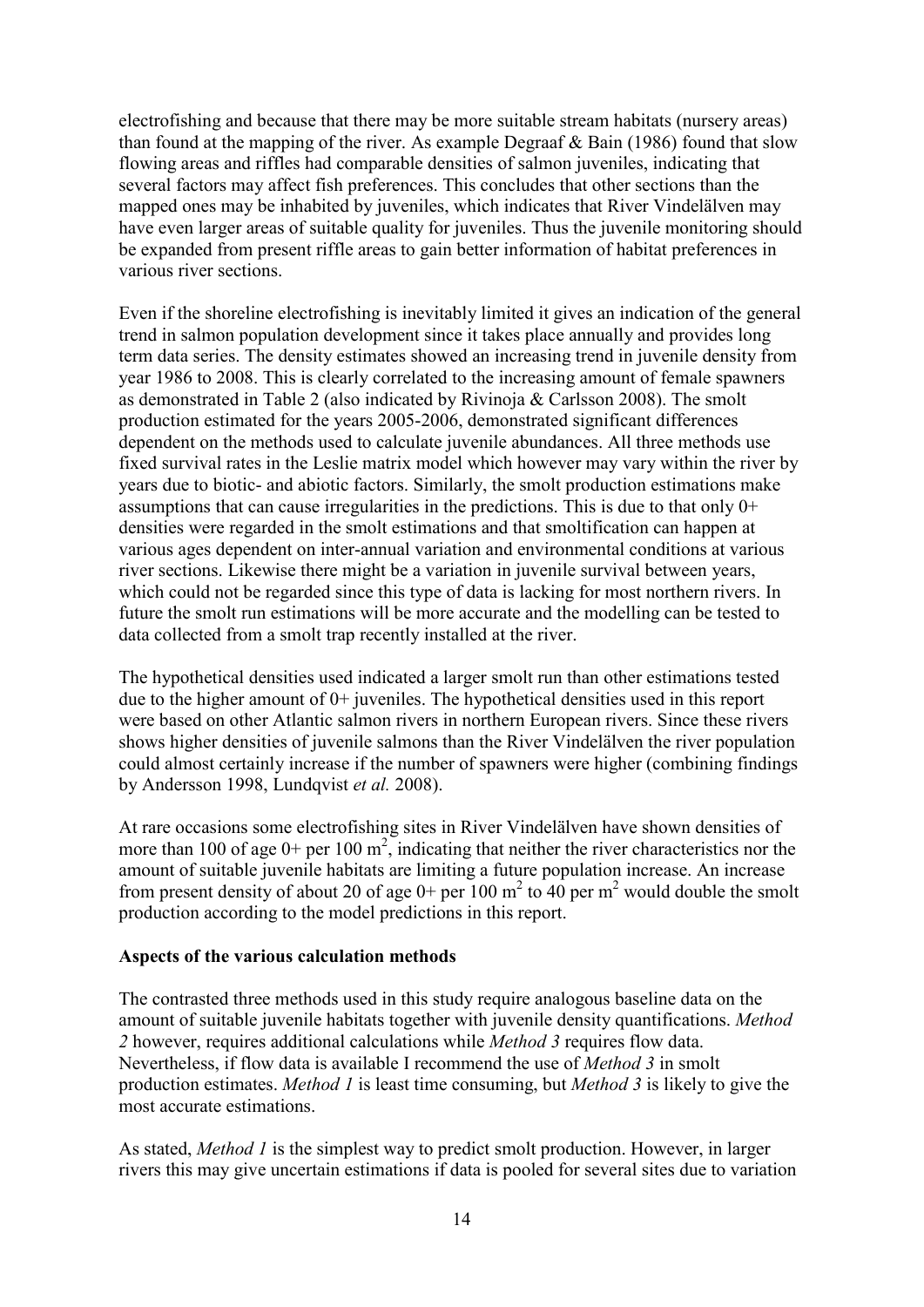in habitat suitability and juvenile densities. This may cause both an under- and overestimation of the densities, thus the juvenile sampling should include a wide range of habitat types. In addition, if the amounts of spawners and/or spawning areas are limited, juveniles may be lacking at sites mapped as suitable or optimal nursery areas. Some electrofishing sites shows high densities ( $>100$  of 0+ per 100 m<sup>2</sup>) whereas other sites may lack juveniles some years. To avoid possible interactions of the factors above a new approach by *Method 2* was tested here to get a higher resolution of the density variation in the river.

By *Method 2* a more detailed analysis of both the site specific juvenile densities and habitats were executed, likely to produce a more correct estimation of the smolt production than *Method 1*. The various sampling sites showed rather large difference, with relative low juvenile densities observed in some sections of the river. The juvenile densities estimated here are apparently related to spawning site selection of females as reported by Östergren (2006). The model estimates highest densities in the upper part of the river where the main spawning areas are located, in the middle part juveniles are found less frequent (no spawning areas or not used spawning areas) however, increasing again at the lower parts where the second main spawning areas are found (Östergren 2006).

The density adjusted for flows conditions (*Method 3*) have not, to my knowledge, previously been tested. Clearly, when correlated to flows, there was an improvement in the relationship between the potential spawning mass of females and the estimated juvenile density the following year. However, the estimated juvenile densities may vary due to several reasons. For instance the electrofishing efficiency is flow dependent (Murphy  $\&$ Willis 1996), which is also indicated in this report. Another explanation might be that the electrofishing is normally carried out at limited areas (the wadeable zone) close to shoreline, consequently leading to an underestimation of larger fish that may dwell at deeper waters (e.g. Crisp 2000). The fact that older juveniles may prefer wider river sections than 0+ has been demonstrated in several studies (Mäki-Petäys *et al.* 2004; Breau *et al.* 2006). As noted by boat electrofishing in River Vindelälven, habitats that were previously assumed as less suitable for juveniles were inhabited by several year classes of juveniles (Carlstein *et al*. 2005). As a result of this the density estimations from the traditional shoreline electrofishing may be underestimated by 20-40% (Carlstein *et al*. 2005). A further reason that may affect the sampling outcome is the location of sampling sites that are dependent on water levels. Consequently sites that are fished at low flows cannot be sampled at high flow events. In addition to this, various flow regimes change the physical character of the river due to various stream velocities, which may cause habitat shifts among fish (Bunt *et al.* 1999). Because of the varying flow amounts between electrofishing samplings there may be irregularities in the data set. For instance Rivinoja & Carlsson (2008), that analyzed 15 year of data, found only weak correlations in the estimated densities of  $0+$  in relation to  $\geq 1+$  densities the following year. Even if *Method* 3 included the flow adjustments there is still 32% ( $R^2$ =0.68) of variation that is not fully explained, which may be due to various spawning success of the females in River Vindelälven which was also indicated by Barant *et al*. (2003). Nevertheless, to reduce inconsistency in the sampling method, flows should be regarded while estimating juvenile density from electrofishing data.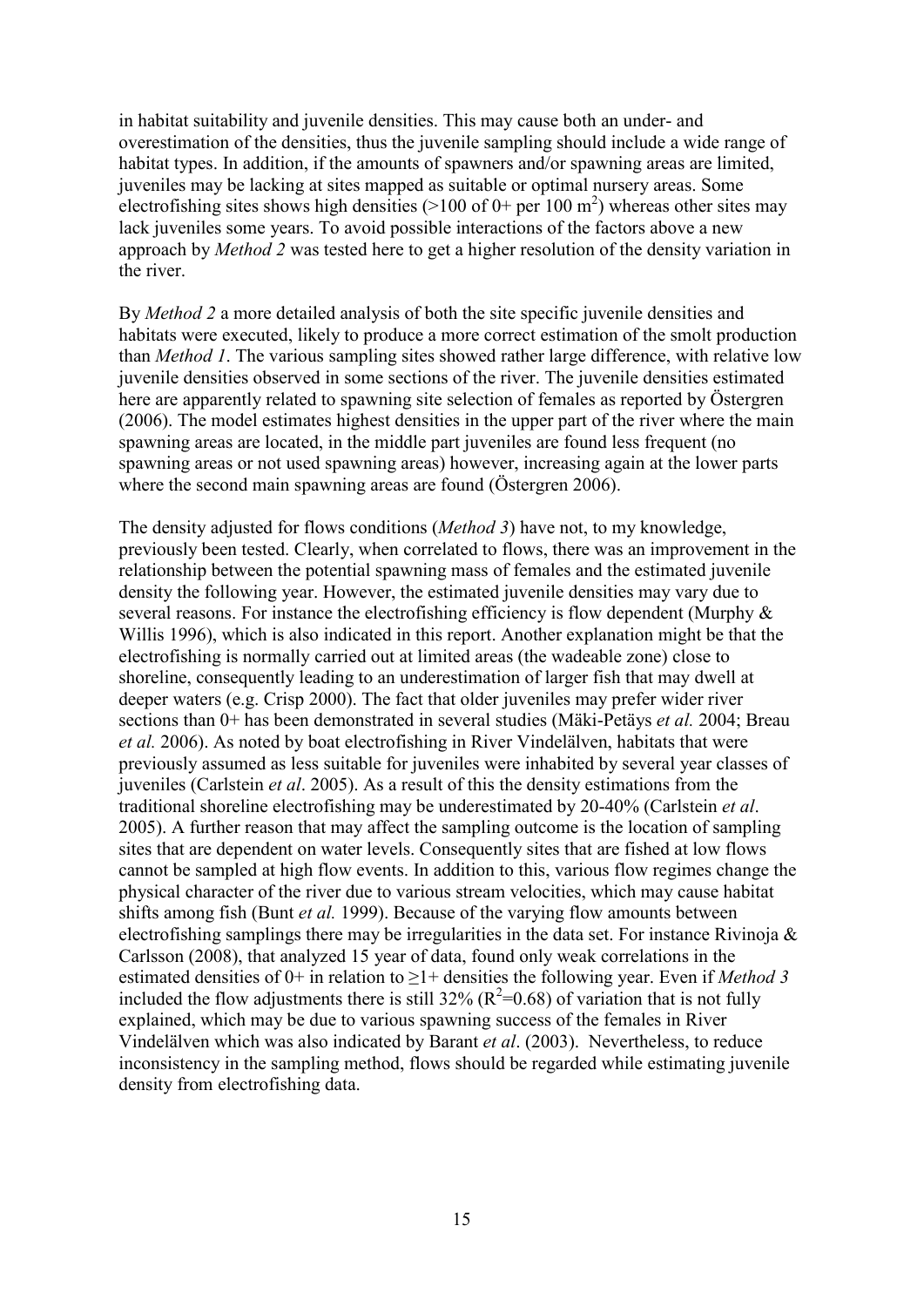# **Conclusions**

This report has contributed with some interesting results. The habitat mapping of the river gave new knowledge about the total amount of available juvenile nursery habitat during low flow discharge and was lower than previous estimates made by e.g. Perä (2006) and ICES (2007).

The smolt production estimates harmonizes relatively well with previous reported however indicates a lack of knowledge of the actual production. This is due to irregularities in the density estimation methods, area estimation methods and modelling of the river survivals. However, if future smolt production estimates are to be carried out the reach specific method (*Method 2*) should be used since it gives a more detailed and site specific density estimate. Nevertheless, since the statistical analysis did not show any significant difference between *Method 2* and *Method 3* on the smolt production estimate, the discharge may be of less importance however should be seriously considered while performing electrofishing surveys.

To be able to estimate the production in the future there is a need of making additional research on juvenile survival in the river to be able to make more valid smolt estimate models. Also, standardize a method to estimate the amount of nursery areas in rivers to reduce inconsistency between scientists. Finally, the monitoring of juvenile salmon should be expanded into a larger variety of habitats to gain better knowledge of the habitat preferences to be able to make more accurate density estimations.

# **Acknowledgements**

Without Putte, the field work had been undoable. I want to thank my supervisors Peter Rivinoja and Daniel Palm for all the work and time they have put in to this report and for being excellent educators and persons. Vindelälvens Fiskeråd - Daniel Holmqvist and Stig Westberg for the financial support and the expert knowledge. Daniel Jonsson for expert knowledge and guidning in the river. Bo-Sören Wiklund for help with his fantastic technical skills. Kjell Leonardsson for his mathematical skills. Ulf Carlsson for all data from the electrofishing surveys and interesting discussions. Gustav Hellström for the statistical analyses. Eva Brännäs my examinator. Professor Hans Lundqvist. The staff at Norrfors hatchery for their co operation and data. All my family and friends and all the people who helped us during the mapping period at the river.

# **References**

- Andreasson A, Katsogiannos T, & Olesen M. 2005. Vad betyder små biflöden för laxproduktion i stora älvar? *Projektarbete i Fiskevård (5 p) Sportfiskeakademin KY Forshaga HT 2005.* (In Swedish).
- Armstrong JD, Kemp PS, Kennedy GJA, Ladle M, Milner NJ. 2003. Habitat requirements of Atlantic salmon and brown trout in rivers and streams. *Fisheries Research* **62**: 143- 170.

Birzaks J. 2005. The River Salaca salmon habitat mapping. *GEF Baltic Sea Regional Project. Phase 1: 2003-2005.*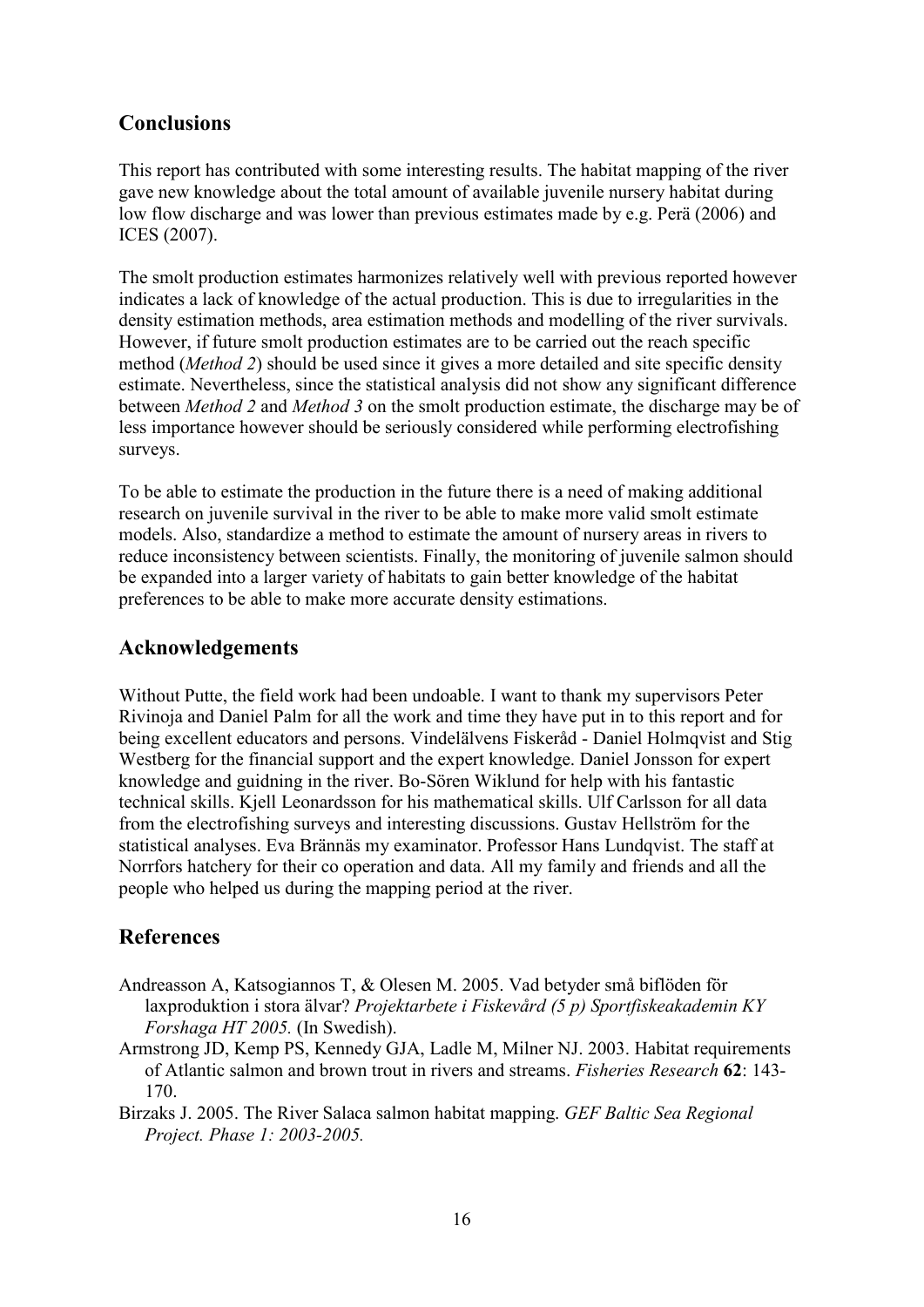- Blank A, Tedesco P-A† & Lamouroux N. 2007. Relationships between life-history strategies of European freshwater fish species and their habitat preferences. *Freshwater Biology* **52**: 843–859.
- Bohlin, T. 1984. Kvantitativt elfiske efter lax och öring synpunkter och rekommendationer. *Information från Sötvattenslaboratoriet, Drottningholm* **4:1984**, 33 sidor. (In Swedish).
- Borsányi P, Alfredsen K, Harby A, Ugedal O, Kraxner C. 2004. A meso-scale habitat classification method for production modelling of Atlantic salmon in Norway. *Hydroécologie Appliquée,* Tome **14(1)**: 119–138.
- Bunt, C.M., Cooke, S.J., Katopodis, C. & Mckinley, R.S. 1999. Movement and summer habitat of brown trout (*Salmo trutta*) below a pulsed discharge hydroelectric generating station. Regulated Rivers: Research & Management **15(5)**: 395-403.
- Carlstein M., Bruks A. & Boberg J. 2005. Beståndsuppskattning och inventering av laxungar i Vindelälven 2005. *Rapport. Fiskeresursgruppen, Älvdalens utbildningscentrum. 13 sidor.* (In Swedish).
- Crisp DT. 2000. Trout and Salmon Ecology, Conservation and Rehabilitation. *Oxford: Fishing News Books.* ISBN 0-85238-256-1.
- Cunjak RA & Therrien J. 1998. Inter-stage survival of wild juvenile Atlantic salmon, Salmo salar L. *Fisheries management and Ecology* **5**: 209-223. *Reviews in Fish Biology and Fisheries* **3**: 39-73 (1993)
- Degerman E, Sers B. 2001. Elfiske. Standardiserat elfiske och praktiska tips med betoning på säkerhet såväl för fisk som fiskare. *Fiskeriverket information* 1999:3 Fiskeriverket, Sötvattenslaboratoriet, 702 15 Örebro: 3-69. (In Swedish).
- Degraaf DA. & Bain LH. 1986. Habitat use and Preferences of juvenile atlantic salmon in two Newfoundland rivers. *Transactions of the American Fisheries Society* 1986; 115: 671-681.
- Finstad A.G., Økland F., Thorstad E.B. & Heggberget T.G. 2005. Comparing upriver spawning migration of Atlantic salmon Salmo salar and sea trout Salmo trutta. *Journal of Fish Biology* **67**: 919–930.
- Garant D., Dodson J.J. & Bernatchez L. 2003. Differential reproductive success and heritability of alternative reproductive tactics in wild Atlantic salmon (Salmo salar L.). *Evolution* **57(5)**: 1133–1141.
- Gibson R.J. 1993. The Atlantic salmon in fresh water: spawning, rearing and production. *Reviews in Fish Biology and Fisheries* **3**: 39-73.
- Halldén A, Liliegren Y, Lagerkvist G. 2002. Biotopkartering- Vattendrag. Metodik för kartering av biotoper i och i anslutning till vattendrag. ISSN: 1101-9425. *Meddelande nr 2002:55*. Länsstyrelsen i Jönköpings län. (In Swedish).
- Halleraker JH, Sundt H, Alfredsen KT & Dangelmaier G. 2007. Application if multiscale environmental flow methodologies as tools for optimized management of a Norwegian regulated salmon watercourse. *River. Res. Applic* **23**: 493–510.
- Harby A, Olivier JM, Merigoux S, Malet E. 2007. A mesohabitat method used to assess minimum flow changes and impacts on the invertebrate and fish fauna in the Rhone River, France. *River Research and Applications* **23**: 525–543.
- ICES. 2008. Report of the Baltic Salmon and Trout Working Group (WGBAST), 11 20 April 2007, Vilnius, Lithuania. ICES CM 2007/ACFM:12.
- Johansen M, Elliott JM, Klemetsen A. 2005. Relationships between juvenile salmon, Salmo salar L., and invertebrate densities in the River Tana,Norway*. Ecology of Freshwater Fish* **14**: 331–343.
- Jokikokko E. & Jutila E. 2004. Divergence in smolt production from the stocking of 1 summer-old and 1-year-old Atlantic salmon parr in a northern Baltic river. *J. Appl.*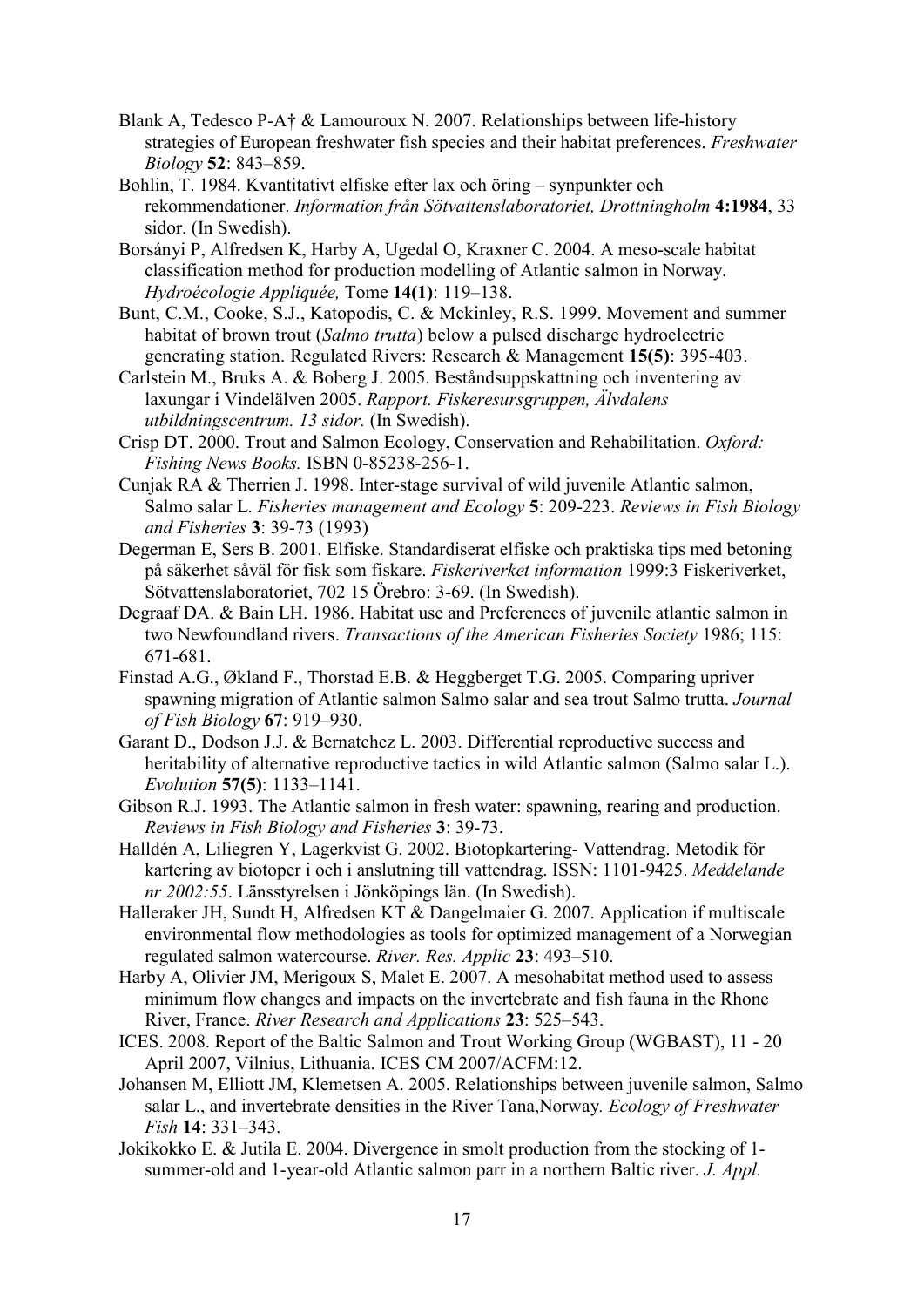*Ichthyol* **20**, 511–516.

- Klemetsen A, Amundsen P-A, Dempson JB, Jonsson B, Jonsson N, O´Connell MF & Mortensen E. 2003. Atlantic salmon Salmo salar L., brown trout Salmo trutta L. and Arctic charr Salvelinus alpinus (L.): a review of aspects of their life histories. *Ecology of Freshwater Fish* **12**: 1–59.
- Lamouroux N & Cattaneó F. 2006. Fish assemblages and stream hydraulics: Consistent across spatial scales and regions. *River Res.Applic.* **22**: 727–737.
- Lamouroux N & Jowett IG. 2005. Generalized instream habitat models. *Can. J. Fish. quat. Sci.* **62**: 7–14.
- Lamouroux N, Capra H. 2002. Simple predictions of instream habitat model outputs for target fish populations. *Freshwater Biology* **47**: 1543–1556.
- Leonardsson K. 2010. Personal communication based on ArcGIS analyses of field based habitat mapping results in River Vindelälven. Department of Wildlife, Fish and Environmental studies. Swedish University of Agricultural Sciences. Umeå, Sweden.
- Lundqvist H, Rivinoja P, Leonardsson K, McKinnell S. 2008 a. Upstream passage problems for wild Atlantic salmon (Salmo salar L.) in a regulated river and its effect on the population. *Hydrobiologia* **602**: 111-127
- Mäki.Petäys A & Vehanen T. 2000. Microhabitat Use by Age-0 Brown Trout and Grayling: Seasonal Responses to Streambed Restoration under Different Flows. *Transactions of the American Fisheries Society* **129**:771–781.
- Mäki.Petäys A, Erkinaro ., Niemelä E, Huusko A & Muotka T. 2004. Spatial distribution of juvenile Atlantic salmon (Salmo salar) in a subarctic river: size-specific changes in a strongly seasonal environment. *Can. J. Fish. Aquat. Sci*. **61**: 2329–2338.
- Mäki.Petäys A, Huusko A, Erkinaro J & Muotka T. 2002. Transferability of habitat suitability criteria of juvenile Atlantic salmon (Salmo salar). *Can. J. Fish. Aquat. Sci*. **59**: 218–228.
- McKinnell S M & Karlström Ö. 1999. Spatial and temporal covariation in the recruitment and abundance of Atlantic salmon populations in the Baltic Sea. *ICES Journal of Marine Science* **56**: 433–443.
- McKinnell SM. 1998. Atlantic salmon (Salmo salar L.) life history variation: implications for the Baltic Sea fishery. *Doctoral Thesis, Department of Aquaculture, Swedish University of Agricultural Studies, 901 83 Umeå, Sweden*.
- Milner NJ, Elliott JM,. Armstrong JD, Gardiner R, Welton JS. & Ladle M. 2003. The natural control of salmon and trout populations in streams. *Fisheries Research* **62:** 111– 125.
- Molin, J. 2008. Linking habitat characteristics and juvenile density to quantify *Salmo salar* & *Salmo trutta* smolt production in River Sävarån, Northern Sweden. Examensarbete 30 hp. Ht-2007. Institutionen för Vilt, Fisk och Miljö, Sveriges Lantbruksuniversitet (SLU), 901 83 Umeå. Accessed 09-03-24 at: [http://ex](http://ex-epsilon.slu.se/archive/00002401/01/2008_3_Johan_Molin_exjobb.pdf)[epsilon.slu.se/archive/00002401/01/2008\\_3\\_Johan\\_Molin\\_exjobb.pdf](http://ex-epsilon.slu.se/archive/00002401/01/2008_3_Johan_Molin_exjobb.pdf)
- Mouton A, Meixner H, Peter L, Goethald M, De Pauw N & Mader H. 2007. Concept and application of the usable volume for modeling the physical habitat of riverine organisms. *River. Res. Applic.* **23**: 545–558.
- Murphy B.R. & Willis D.W. (1996). Fisheries techniques, 2<sup>nd</sup> edition. American Fisheries Society. ISBN: 1-888569-00-X.
- Naturvårdsverket 2003. Handledning för miljöövervakning, Undersökningstyp: Biotopkartering – vattendrag 1 Version 1: 2003-06-17. (In Swedish). Available at: [http://www.naturvardsverket.se/upload/02\\_tillstandet\\_i\\_miljon/Miljoovervakning/und](http://www.naturvardsverket.se/upload/02_tillstandet_i_miljon/Miljoovervakning/undersokn_typ/sotvatten/biotopkart.pdf) [ersokn\\_typ/sotvatten/biotopkart.pdf](http://www.naturvardsverket.se/upload/02_tillstandet_i_miljon/Miljoovervakning/undersokn_typ/sotvatten/biotopkart.pdf)